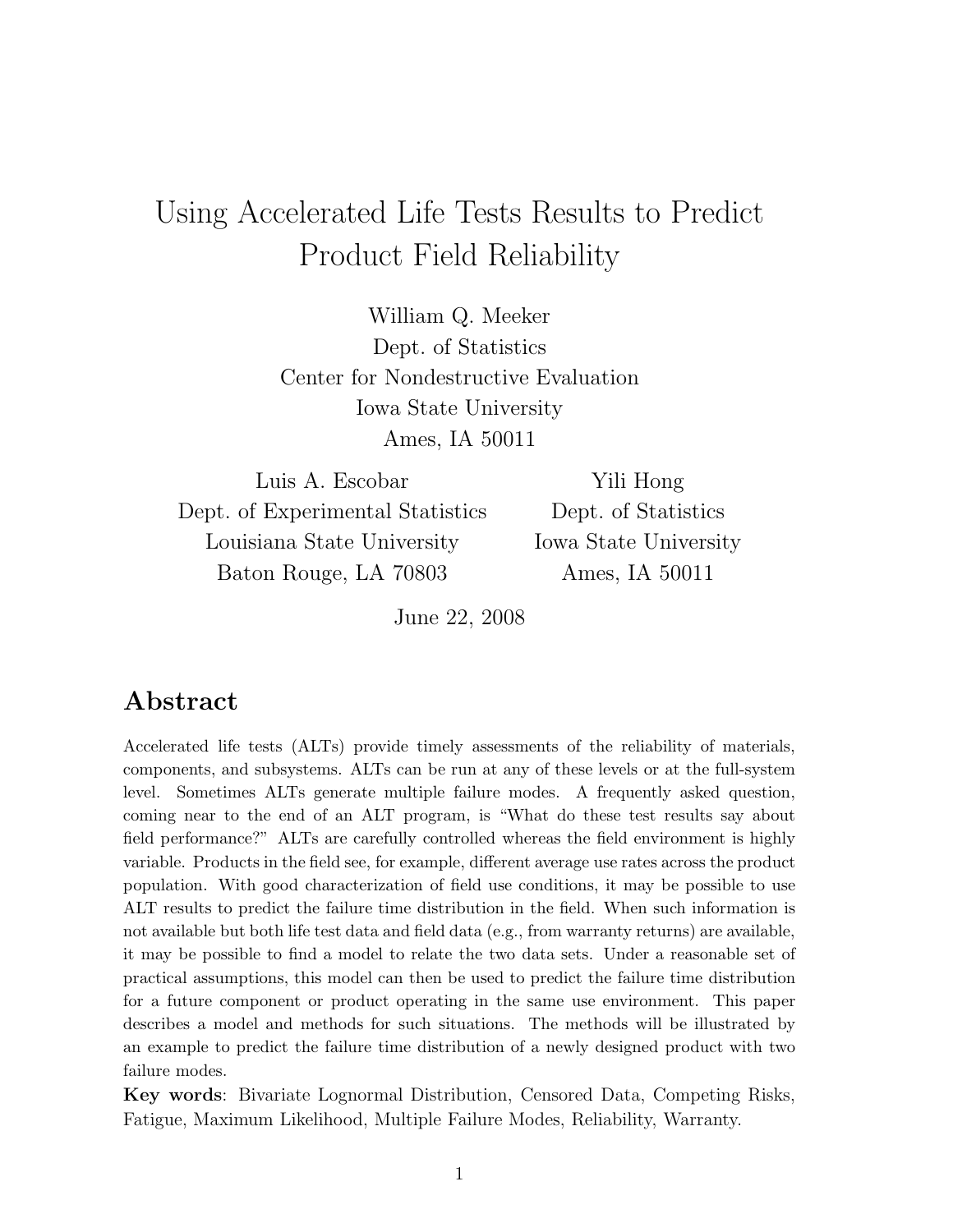## 1 INTRODUCTION

### 1.1 Background

Often the manufacturer of a product will experience higher than expected numbers of warranty returns. The root cause is often traced to an untested weakness in the product design or unexpected harmful environmental conditions. Generally, an engineering change to correct the problem is easy to implement. Although the particulars of the situation can vary greatly, invariably, accelerated life tests (ALTs) to assess the effect of the change is accompanied by a question from management that sounds something like "After these changes are made, what proportion of our future product will be returned for warranty service?"

## 1.2 Relationship Between ALT Results and Field Reliability

Finding a relationship between ALT results and field returns (usually from warranty data) involves some challenging technical tasks. In general, using ALT results to predict product field returns requires

- A model to describe the effect that acceleration and other environmental variables (e.g., increased cycling rate, stress, or temperature) will have on the lifetime distribution of the life-limiting component(s) of the product.
- An understanding of environmental and operating conditions in the product's use environment.

The most challenging task in the application of accelerated testing is to find an appropriate model to relate the accelerating variable(s) to product life. Commonly used regression relationships used in many other statistical applications may not be appropriate. Nelson (1990) discusses many useful ALT models as well as statistical methods for ALTs. Chapters 18-21 of Meeker and Escobar (1998) provide additional material on ALTs that complements Nelson (1990). Escobar and Meeker (2006) provide a detailed discussion of many ALT models.

The ability to quantify environmental and operating conditions varies greatly across different kinds of products. For example, stress and temperature patterns experienced by aircraft jet engines in commercial airliners are well understood and reasonably consistent across a product population. On the other hand, similar patterns in military aircraft are less controlled and therefore more highly variable. The operating environment and use rate of computer printers and copying machines (measured in number of pages printed per hour) varies tremendously from one unit in the product population to another. The amount of use that a home appliance (e.g., a dish washer, washing machine, or vacuum cleaner) experiences also varies from one household to another. The number of miles driven by different automobiles in a week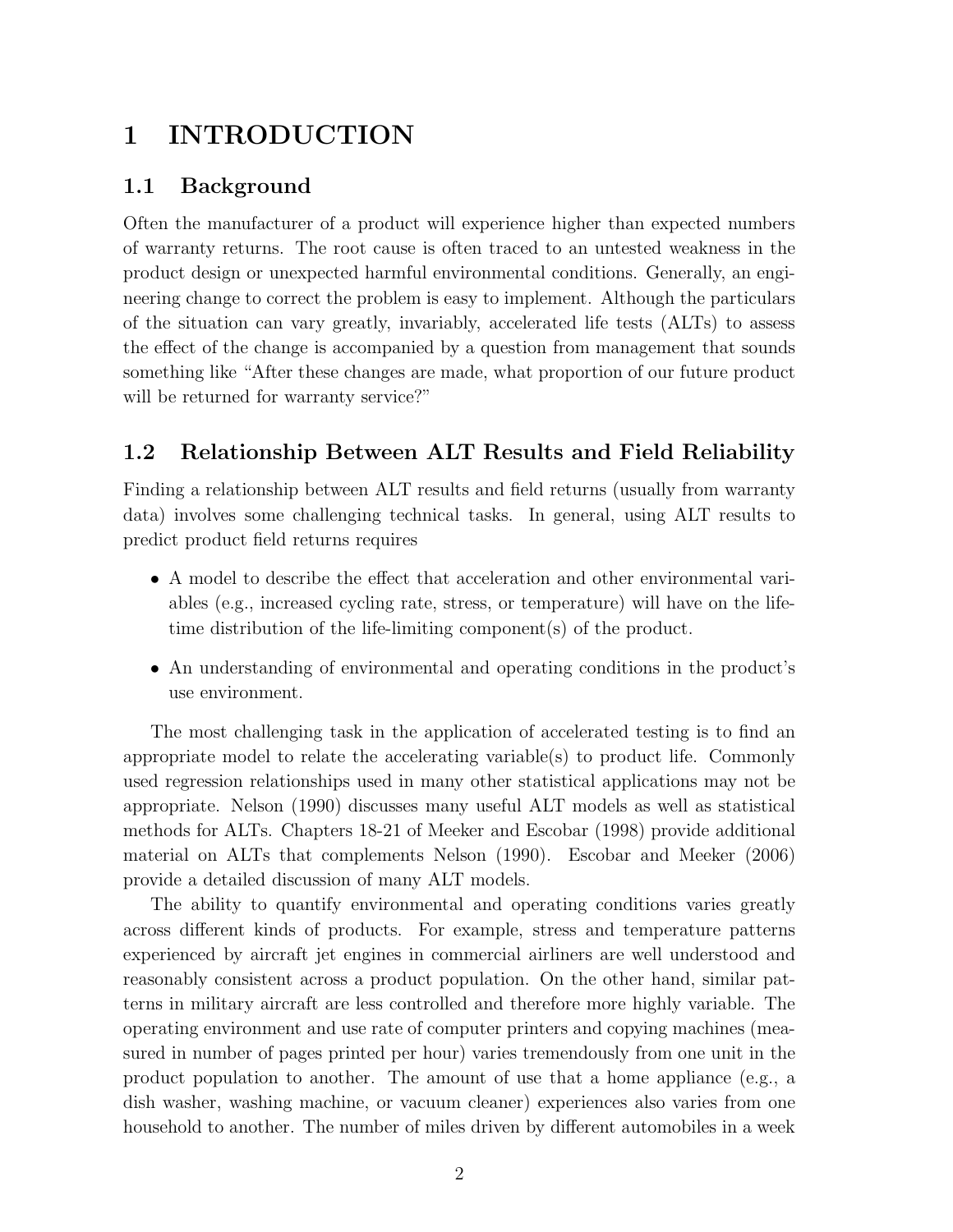across a product population may vary by more than two orders of magnitude. Some automobiles are regularly driven at high speeds while others may never experience such speeds.

The following steps should be used to establish a model relating ALT results and field performance.

- 1. Attempt to develop ALTs that generate the same failure modes, driven by the same failure mechanism, when compared with the actual use environment.
- 2. Carefully compare failures from ALTs with field failures to make sure that the failure modes are the same. For mechanical, electrical, and micro electronic failure modes, this is generally done by "autopsy" and physical failure mode analysis. For studies involving chemical degradation, analytical chemical measurements may be used to check that the same chemical reactions are seen in the ALTs as are causing failure in the use environment.
- 3. If discrepancies between ALT results and failures returned from the field are discovered, it is important to determine the cause of the differences and modify testing procedures so that test results (e.g., failure modes) agree.
- 4. Use physical/chemical knowledge about the failure mechanisms, information about the use environment, and available data to find a model to relate ALT results to field failures.

### 1.3 Related Literature

Nelson (2001) describes an application and model for using ALT data to predict field reliability of a population of units that are subjected to differing dynamic stresses. Yang and Zaghati (2006) describe models for use-rate ALTs that can be used when the cycles-to-failure distribution depends on the use rate. Mannaa, Pala, and Sinhab (2007) describe and illustrate applications for a use-rate model to predict returns from a two-dimensional warranty, like those offered by US automobile manufacturers. Wu and Hamada (2000) and Condra (2001) describe the use of designed experiments to improve product reliability. Some of the work in this paper, concerning multiple failure modes, uses results from the theory of competing risks. Useful books in this area include David and Moeschberger (1978) and Crowder (2001).

### 1.4 Overview

The rest of this paper is organized as follows. Section 2 describes a simple use-rate model and shows how it can be used with ALT data to predict the field performance of a component in an appliance. Section 3 presents a second example, from a different appliance, Appliance B, which had two causes of failure. Section 4 shows how to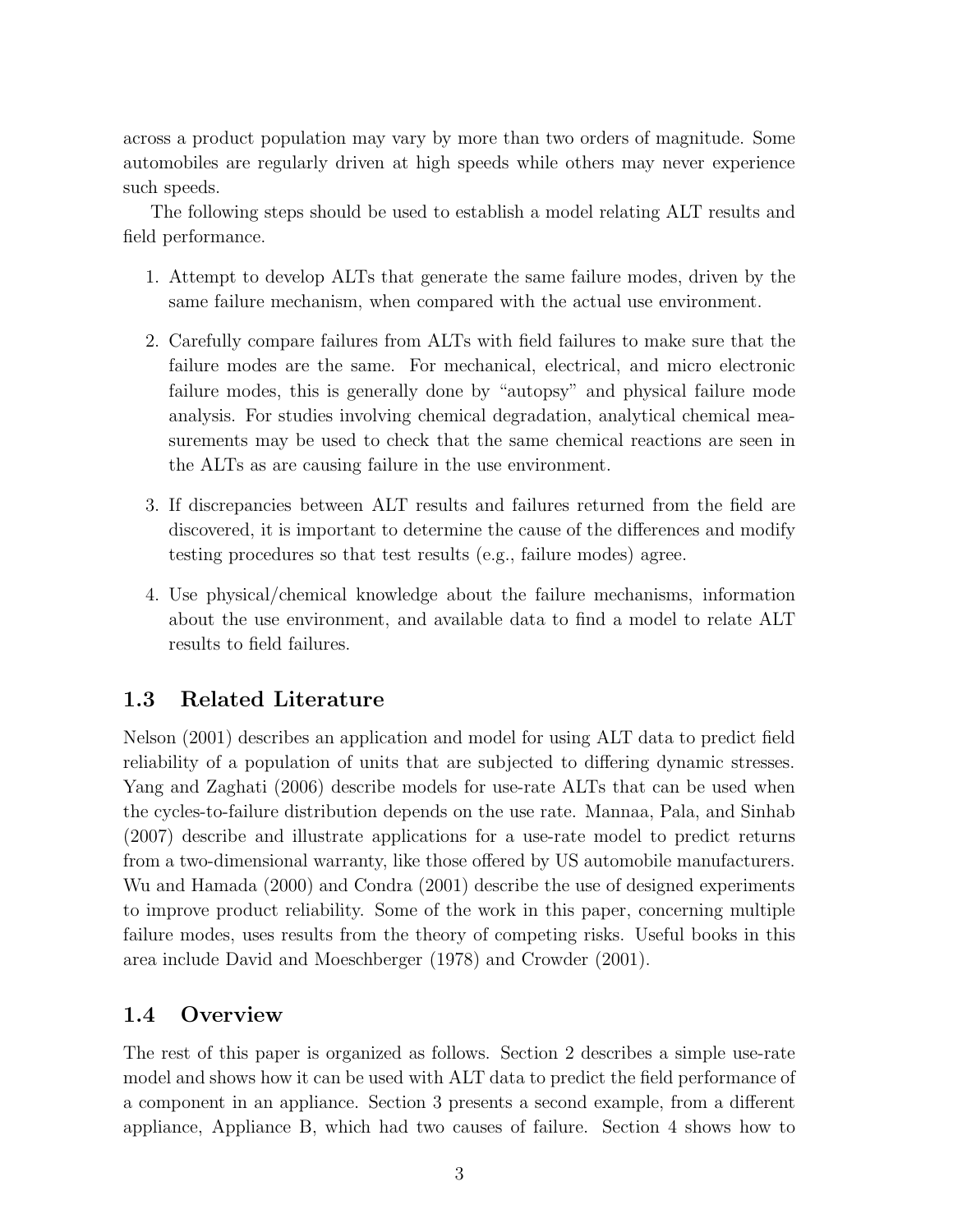extend the use-rate model to products with multiple failure modes. Section 5 gives methods for maximum likelihood (ML) estimation for the multiple failure mode userate model. Section 6 gives a summary of the ML estimation results for Appliance B. Section 7 shows how the multiple failure modes use-rate model was used to make reliability predictions for proposed design changes to a turbine device in Appliance B. Section 8 investigates the importance of properly quantifying the dependence between failure modes. Section 9 contains concluding remarks and describes areas for further research.

The examples used in this paper are real. In order to protect proprietary or sensitive information, however, it was necessary for us to change names and modify the time scale of the data.

## 2 A SIMPLE USE-RATE MODEL FOR PREDICT-ING FIELD RELIABILITY

This section uses a simple use-rate model to predict the life of a component in the field. Section 4 presents a generalization of this model for more complicated prediction problems with two failure modes.

### 2.1 Time Scales in ALTs

ALTs, for most failure modes, record time in terms of a variable that is proportional to the amount of product "use." Use time should generally defined by the physics of the underlying failure mechanism. For example

- Hours of operation of a motor bearing.
- Number of takeoff-landing cycles for a jet engine or an airframe.
- Cycles of use for a washing machine.
- Number of power-on cycles for an electronic component failing from a thermalfatigue process.
- Number of operations of a toaster.
- UV dosage, which is proportional to the number of photons hitting the surface, for a coating subject to photodegradation.
- Number of miles driven for an automobile engine.
- Number of sets of pages printed by a printer or a copier. A set might be defined as the average number of pages printed per day across the product's customer population and thus might differ from one product to another within a company.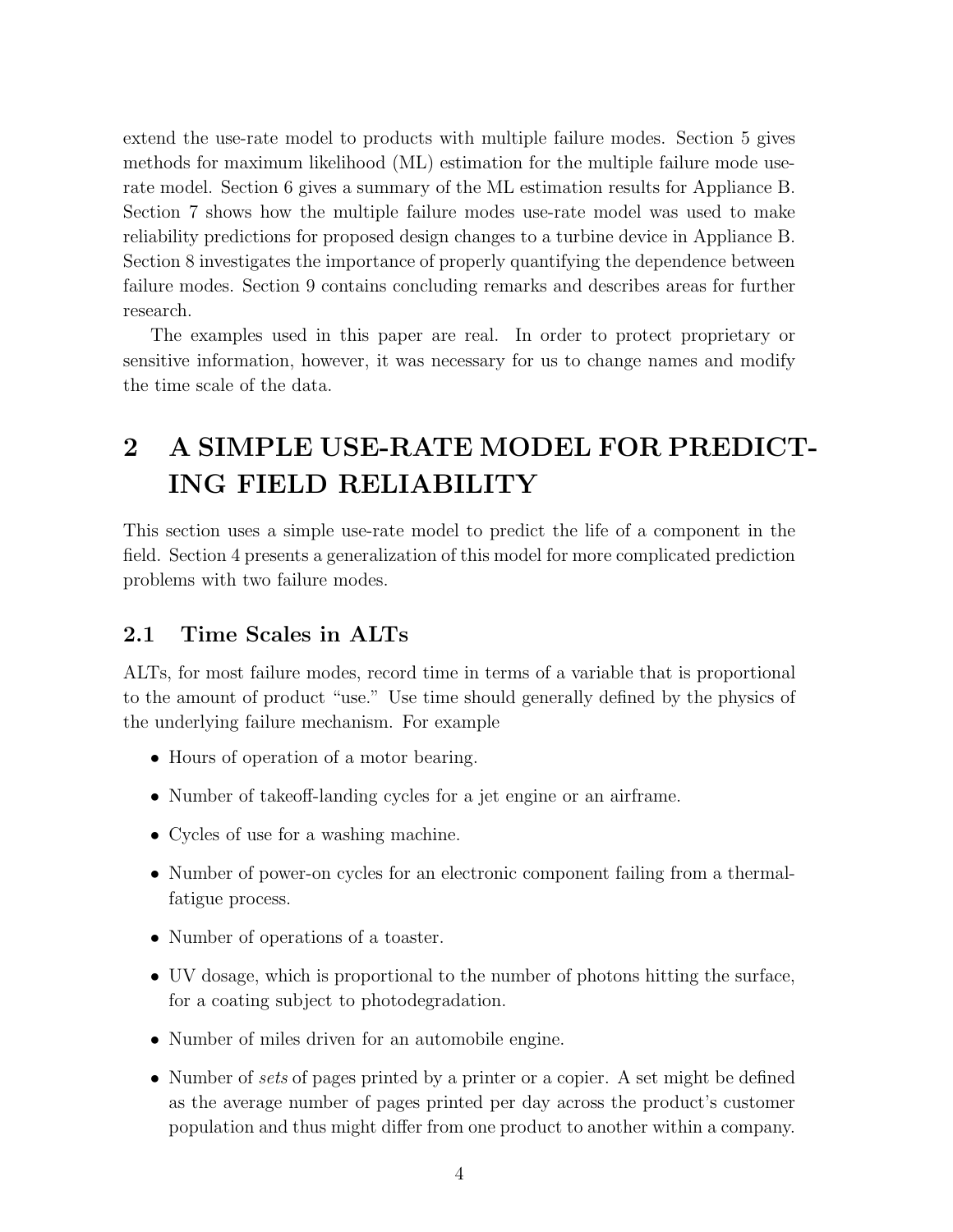Note that while the definition of use should depend on the failure mechanism, the time scale definition (e.g., hours versus days) is somewhat arbitrary and is generally set to make it easy to interpret the ALT results.

In this paper we do not consider, directly, the more complicated situation where a single failure mode could have more than one relevant use variable (e.g., the number of hours that a light bulb is on and the number of times the light bulb is turned on and off). Models for such situations are described, for example, by Kordonsky, and Gertsbakh (1993), Oakes (1995) and Duchesne and Lawless (2000).

### 2.2 A Problem with Component A

A home appliance was experiencing a higher-than-expected warranty return rate. The cause of the vast majority of the returns was discovered to be a design defect in a particular component that we will call Component A. A design change, expected to lengthen the life of Component A, was made and an ALT was conducted to estimate the lifetime of units manufactured under the new design. The engineers responsible for the reliability of this product provided the following information.

- The failure mode seen in the field could be accurately reproduced in the ALT bench test running at increased cycling rate and matching closely the operating parameters of the component when it is installed in the appliance.
- The increased cycling rate was chosen to be high enough to give test results in a reasonable amount of time, but not so high that it would change the cyclesto-failure distribution of Component A. In particular, Component A was given enough time to "cool down" between each test cycle.
- The cycles-to-failure distribution could be estimated with good precision from a relatively small number of test units because, under the carefully controlled laboratory conditions, there was relatively little variability in the number of cycles needed to make Component A fail (when compared with variability in the weeks-to-failure data from the field).
- The average number of uses per week of the appliance varied from household to household according to a distribution that was estimated from survey data that had been obtained from the company's marketing department. Figure 1 is the histogram of the estimated cycles-per-week distribution. The distribution is a discretized lognormal distribution, truncated at 20 uses; the number of households with more than 20 uses per week was negligible.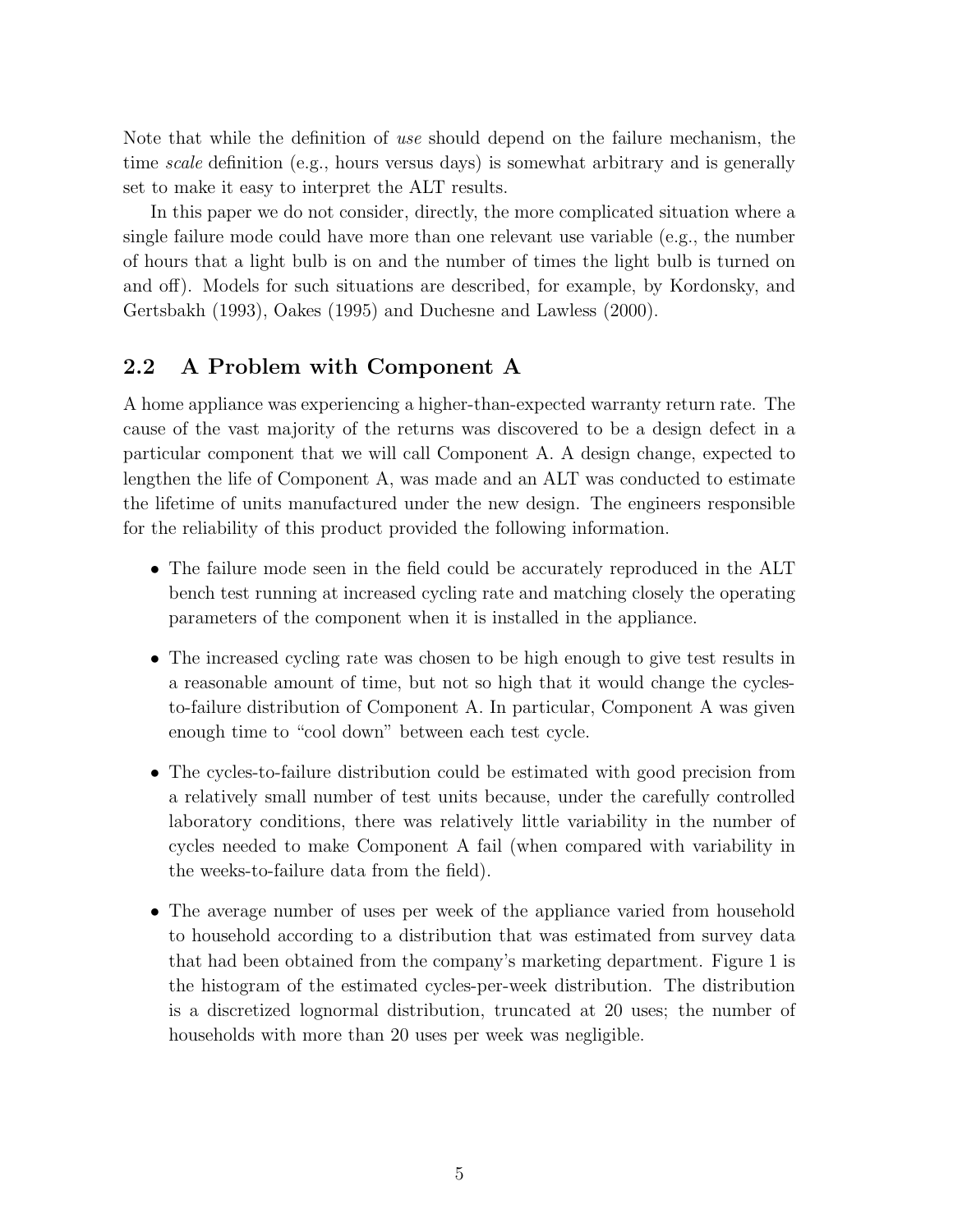

Figure 1: Component A Use-Rate Distribution (discretized lognormal distribution).

### 2.3 A Use-Rate Model for Field Reliability

Suppose that the cycles-to-failure distribution of the component in an ALT has a log-location-scale distribution

$$
F_C(c) = \Pr(C \le c) = \Phi\left[\frac{\log(c/\eta_C)}{\sigma_C}\right] = \Phi\left[\frac{\log(c) - \log(\eta_C)}{\sigma_C}\right]
$$

where  $\Phi$  is a completely specified cumulative distribution function. Important special cases of the log-location-scale family include the frequently used Weibull and lognormal distributions (as described, for example, in Chapter 4 of Meeker and Escobar 1998). Here  $\eta_C$  is a scale parameter having units of test cycles (or other units of testing time, as described in Section 2.1) used in the ALT. The parameter  $\eta_C$ is the median for the lognormal distribution and the approximate 0.63 quantile of the Weibull distribution and  $\sigma_C$  is a spread or shape parameter. For the Weibull distribution, the reciprocal of  $\sigma_C$  is the usual shape parameter.

Suppose also that the distribution of average use rates  $R$  in households can be described by a multinomial distribution with possible values  $\mathbf{R} = (R_1, R_2, \ldots, R_k)$ cycles per unit time (e.g., uses per week), and corresponding probabilities  $\pi$  =  $(\pi_1, \pi_2, \ldots, \pi_k)$  where  $\sum_{i=1}^k \pi_i = 1$  (similar to Figure 1). If a test cycle in an ALT has the same effect on lifetime as a service-use cycle, the fraction failing at real time  $t$  in the product population (e.g. weeks in service) can be described by the finite mixture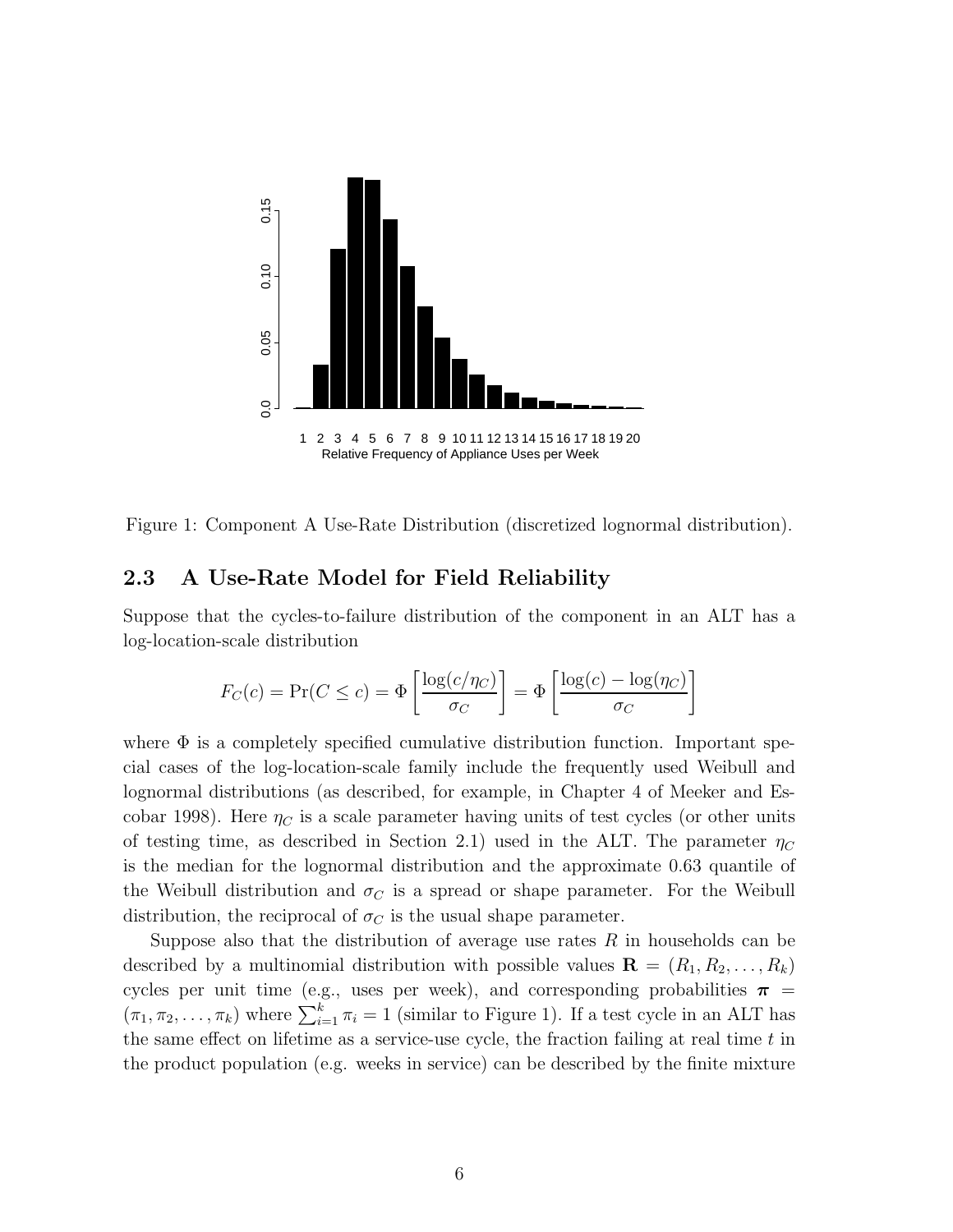

Figure 2: Fraction Failing as a Function of Weeks in Service  $F_T(t; \eta_C, \sigma_C, \pi, \mathbf{R})$  for Appliance A as a Weighted Average of Conditional Constant-Rate Field Distributions (a discrete lognormal mixture of lognormal distributions).

distribution

$$
F(t; \eta_C, \sigma_C, \boldsymbol{\pi}, \mathbf{R}) = \Pr(T \le t) = \sum_{i=1}^k \pi_i \, \Phi\left[\frac{\log\left(R_i \times t/\eta_C\right)}{\sigma_C}\right].\tag{1}
$$

Figure 2 provides an illustration of such a mixture distribution. Each of the parallel lines represents the ML estimate, based on the Component A ALT results, of the lognormal cdf, conditional on a given value of cycles per week  $(r = 1, 2, \ldots, 20)$ . The curve going through the lines corresponds to the ML estimate of the mixture distribution in (1), giving the unconditional cdf as a function of weeks in service across the population, based on the use-rate distribution shown in Figure 1. Note that the curve has a smaller slope, showing that the weeks-to-failure distribution for the field product population will have larger relative variability.

It is also possible to use a continuous mixture distribution to describe such a userate model, but the discrete mixture is especially useful for explaining the concept to engineers and others who have not been exposed to continuous mixture distributions. One useful characteristic of the continuous mixture distributions is that a lognormal mixture of lognormal distributions is again a lognormal distribution. From Figure 2 we see that because the curve corresponding to (1) is nearly a straight line, a discretized lognormal mixture of lognormal distributions is approximately lognormal.

Although we did not need to do it for this application, one could use the use-rate model presented here, combined with methods such as those described in Escobar and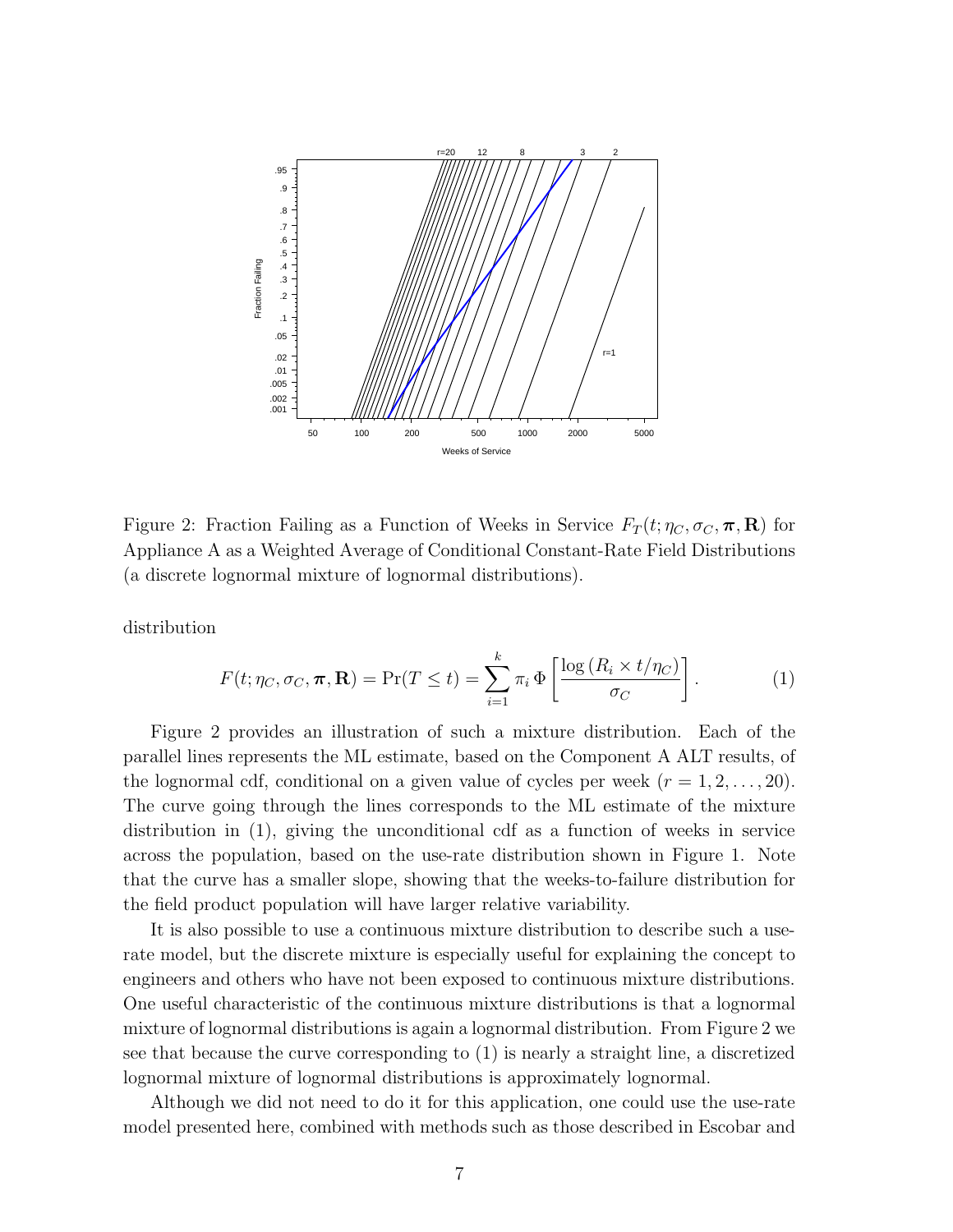| Data             | Failure  | Number | Five-Point Summary (Days/Cycles) |      |      |      |     |  |
|------------------|----------|--------|----------------------------------|------|------|------|-----|--|
| Source           | Mode     |        | min                              | 0.25 | 0.50 | 0.75 | max |  |
|                  | Wear     | 93     | 53                               | 205  | 278  | 389  | 641 |  |
| Warranty         | Crack    | 20     | 76                               | 224  | 286  | 439  | 588 |  |
|                  | Censored | 4615   | 6                                | 169  | 320  | 449  | 728 |  |
| Constant-run ALT | Wear     | 8      | 98                               | 157  | 325  | 542  | 686 |  |
|                  | Censored | 2      | 796                              | 796  | 796  | 796  | 796 |  |
| Over-load ALT    | Crack    | 20     | 218                              | 323  | 459  | 482  | 483 |  |

Table 1: Summary of the Appliance B Warranty Data and ALT.

Meeker (1999), to generate prediction intervals for the cumulative number of future failures for an existing product population and a particular warranty policy.

## 3 APPLIANCE B RELIABILITY PROBLEMS

#### 3.1 Appliance B Background

The model used in the rest of this paper was initially motivated by a product reliability problem in what we will call Appliance-B. Appliance-B had a turbine-device component that was failing at a higher-than-expected rate. Warranty-return projections for Appliance B had been based on cycles-to-failure experimental results from an industry-standard ALT and some subjective average use-rate information that had been provided by the company's marketing department. The industry-standard test was known to produce a *crack* failure mode.

During the investigation to learn why the number of units being returned for warranty service was higher than expected, it was discovered that fewer than 20% of the units returned for warranty repair had failed from the crack failure mode. The others had failed from a wear failure mode. Table 1 provides a summary of the data. The units of time is days in service for the warranty data and use cycles for the ALT data.

Actually twelve different failure modes had been observed from the field returns, but these were usefully collapsed into crack and wear categories because the failure modes within these two categories were similar (e.g. some of the different modes were characterized by the precise location of the crack). Such collapsing of failure mode definitions is a common practice, used to arrive at a definition of failure mode groups that allows failure modes to be treated as if they are independent (e.g., page 34 of David and Moeschberger 1978). Also the engineers studying the failures believed that there were two different mechanisms involved for the two different failure modes.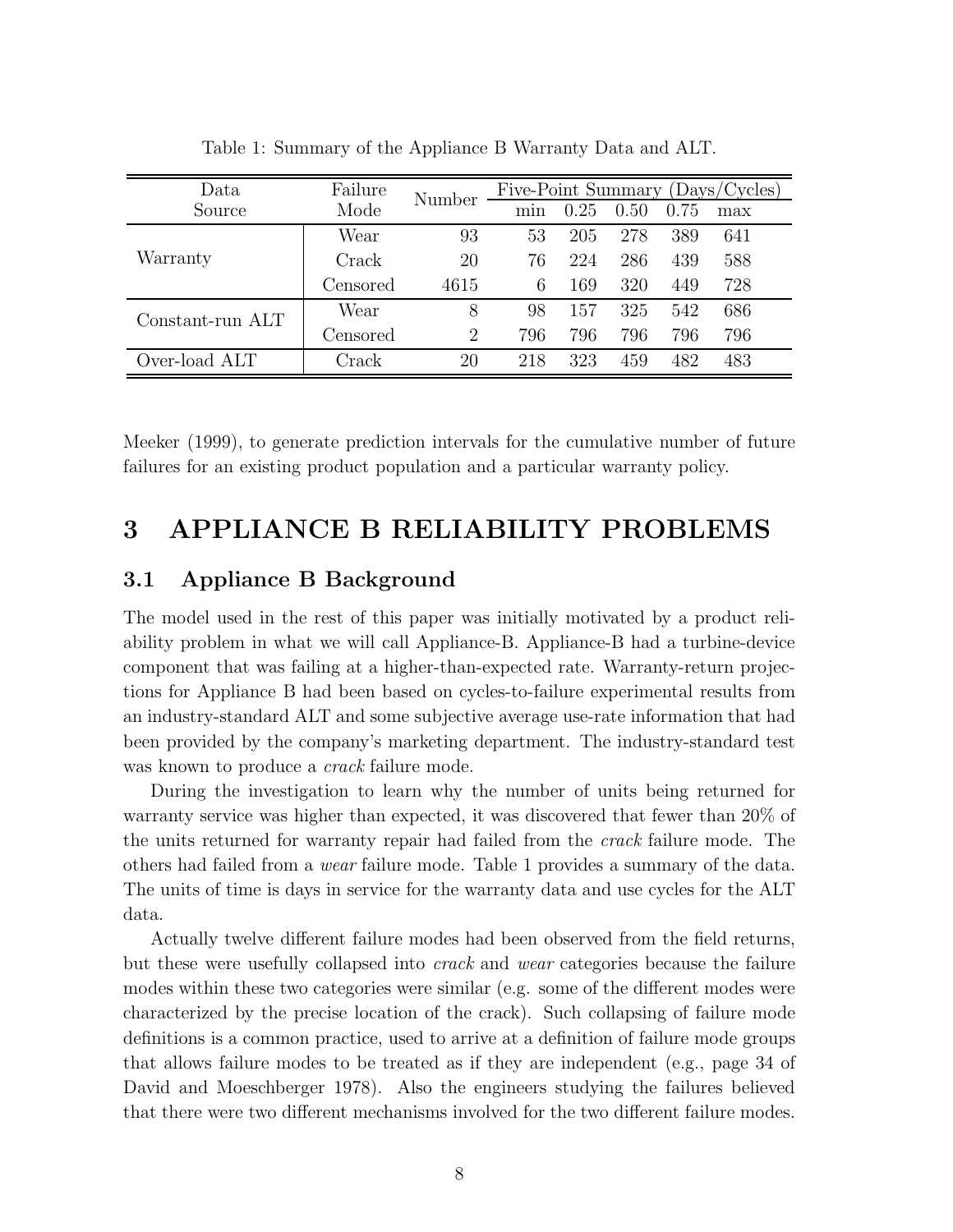In particular, the industry-standard ALT that generated the crack mode ran the product continuously with a substantial amount of additional load on the turbinedevice component.

Subsequently, the company conducted another ALT in which the turbine device was run continuously using the amount of load usually seen in actual application. This ALT always generated wear failures. From this knowledge and other physical modeling efforts the engineers then believed that, for the most part, the wear failure mode would be generated from normal product use but that crack failure mode was being caused, primarily, by product abuse. For practical reasons, however, because of the way that Appliance B is typically used, it had been designed to be robust to a reasonable amount of abuse.

As an analogy, consider a washing machine operating in spin mode. Under normal operation of a properly-designed bearing, the bearing will suffer wear during normal operation. Eventually, after a very long time, the amount of wear will accumulate and the bearing will fail. On the other hand if the load in the washer is unbalanced (on one side or the other of the drum) when operating in spin mode, the bearing will experience much higher than usual stresses. Owners who often operate their washer in this mode of operation cannot expect their product to last as long as someone who is careful not to allow the machine to stay in the unbalanced condition very long.

#### 3.2 Appliance B Initial Field Data Analysis

Appliance B had a two-year warranty. Units in the product population had been inserted into the field over time (staggered entry). At the data-freeze date, 448 units had been in service more than 600 days and 57 units had been in service more than 700 days. The warranty data beyond two years (730 days) were deemed unreliable because customers had other options for having Appliance B repaired and the company had no information about units that were repaired through alternative channels (other than the presumption that they had survived two years without failure). Thus the available data consist of failure times for those units that had failed in their first two years of service and time in operation (with a maximum of two years) for those units that had not failed before the data-freeze date. A small number of units had been returned more than once, but we analyzed only the times to first failure.

Figure 3 is a lognormal probability plot showing the nonparametric estimates of the marginal distributions of the crack and wear failure-time distributions. Figure 3 also shows the corresponding ML estimates of the marginal parametric distributions computed under the assumption that the crack and wear failure modes in the field data are independent. The Appliance B engineers were confident that the crack and wear failure modes could be adequately modeled as being independent in *laboratory* ALTs. Another way to state this is that the failure-modes are independent, conditional on a fixed use rate. However, as explained in detail in Section 4, the variability in use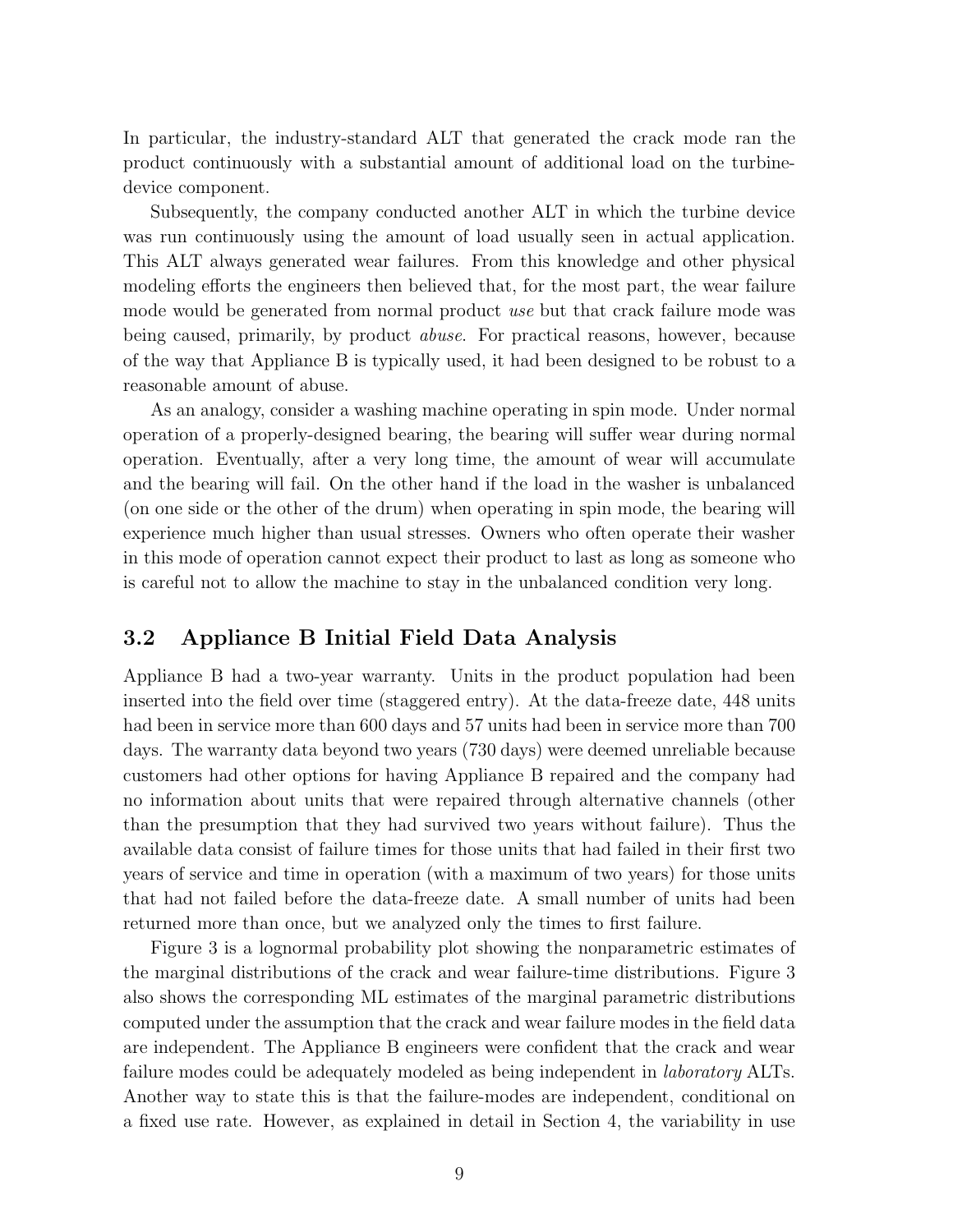

Figure 3: Lognormal Probability Plot of the Appliance B Independent Failure Mode Analysis of Wear and Crack Field Failure Modes.

rates in the field will induce some correlation between the crack and wear failuretime random variables. The amount of correlation depends on the variability in the use-rate distributions.

### 3.3 Appliance B Comparison of Field and ALT Data

Figure 4 is a lognormal probability plot, providing a comparison of the wear failure mode warranty-return data and the constant-run ALT that generates the wear failure mode. Figure 5 is a similar lognormal probability plot, providing a comparison of crack failure mode warranty-return data and the industry-standard ALT (constantrun with over loading) that generates the crack failure mode.

As indicated in Section 2.1, once a measure of use is chosen for a particular failure mode, the exact definition of the time scale for an ALT is somewhat arbitrary, as long as the variable is proportional to the defined measure of use. The definition of a "use cycle" for the Appliance B ALT data presented here and shown in Figures 4 and 5 was chosen in such a way that one cycle corresponds to a certain amount of use (or abuse) in one day and, making it easier to compare the slopes of the distributions from the two data sources on these probability plots.

As expected, the relative variability (recall steeper slopes in probability plots correspond to less variability) is smaller in the ALT than it is in the field returns. Note, however, that the difference in slopes is much larger for the crack failure mode in Figure 5, when compared to the wear failure mode in Figure 4. This is evidence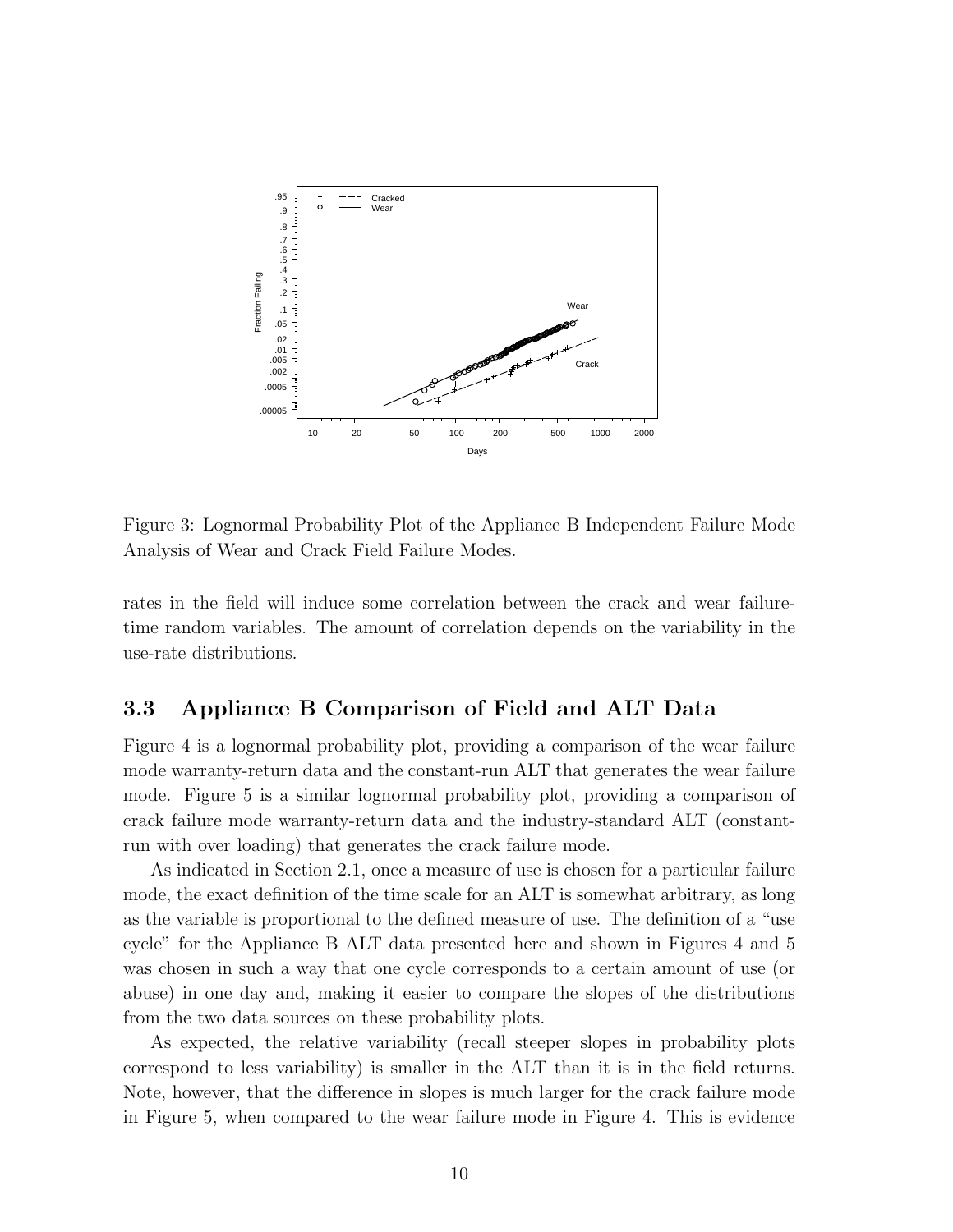

Figure 4: Lognormal Probability Plot Comparing the Wear ALT (unloaded continuous test cycling) and Wear Field Failure Kaplan-Meier Estimates for Appliance B. The fitted lines correspond to the Independent  $(\rho = 0)$  Bivariate Lognormal/Lognormal Use-Rate Model Described in Section 6.



Figure 5: Lognormal Probability Plot Comparing the Wear ALT (loaded continuous test cycling) and Wear Field Failure Kaplan-Meier Estimates for Appliance B. The fitted lines correspond to the Independent ( $\rho = 0$ ) Bivariate Lognormal/Lognormal Use-Rate Model Described in Section 6.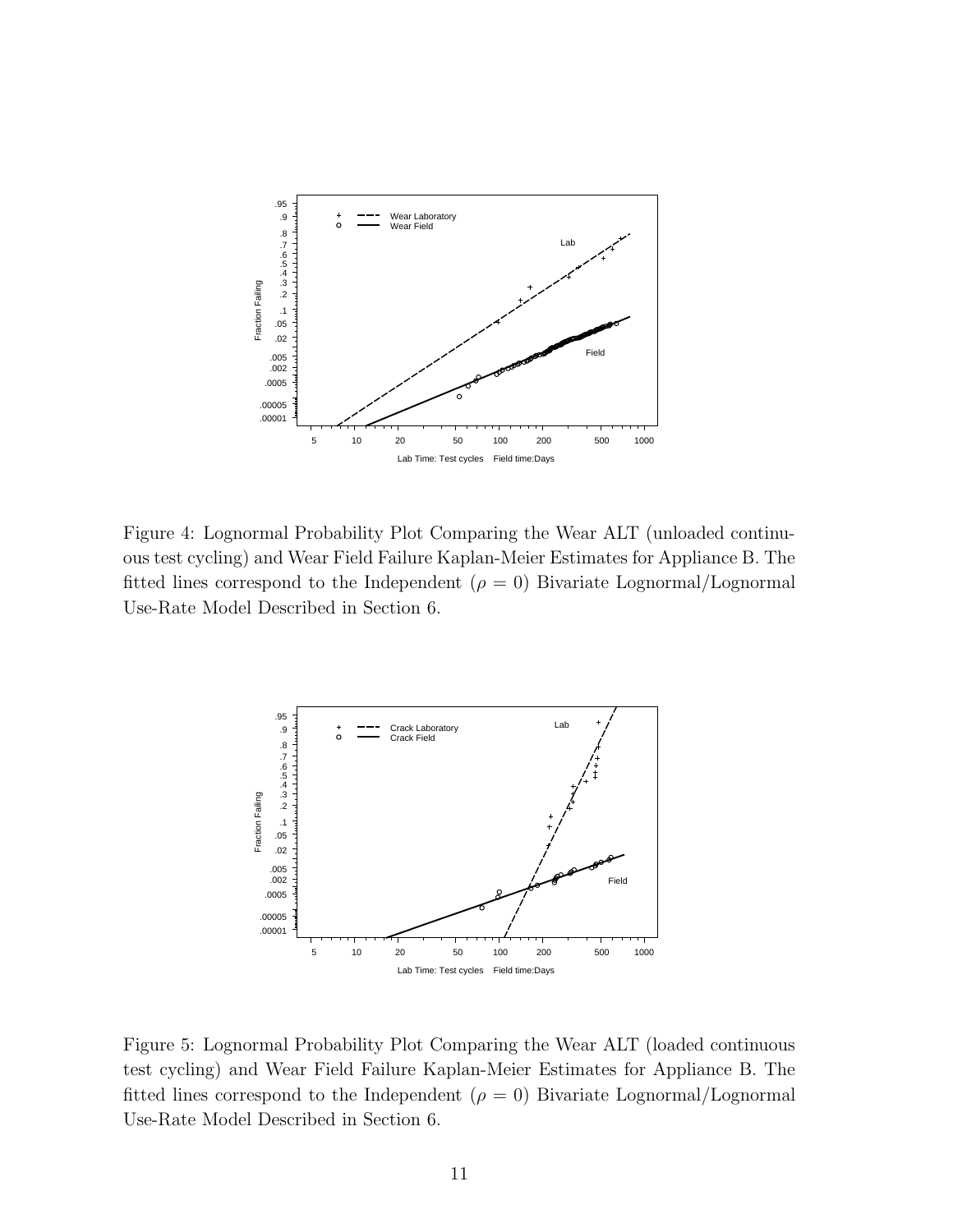that there is much more variability, across the product population, in the amount that Appliance B is abused, when compared with the amount that it is used. The next section shows how to use the data in Figures 4 and 5 to estimate the parameters of the use-rate distribution.

## 4 A MULTIPLE FAILURE MODE USE-RATE MODEL

This section shows how to extend the use-rate model described in Section 2 to products, such as the turbine device in Appliance B, that have more than one failure mode. In order to keep the presentation reasonably simple, the development in this paper is for two failure modes. The extension to more than two failure modes would, however, be straightforward. We also use log-location-scale distributions here, although it would be possible to use any life distributions that has a scale parameter.

We represent the multiple failure modes of the turbine device in Appliance-B as a series-system model with two components. The system fails when the first component fails, and we are not able to see the failure time of the component that does not fail. For a more generic and concise presentation in the rest of this section, we index the components by number, where component 1 corresponds to a the wear failure mode and component 2 corresponds to the crack failure mode.

## 4.1 Cycles-to-Failure Distributions and Conditional Time-in-Service Distributions

Suppose that the lifetimes  $C_j$ ,  $j = 1, 2$ , of the two components are independent in the cycles time scale with log-location-scale distributions

$$
F_{C_j}(c) = \Phi\left[\frac{\log(c) - \log(\eta_{C_j})}{\sigma_{C_j}}\right].
$$
\n(2)

In the field, different components in the product may be subjected to different types of forces with different use rates. In the Appliance B example there is a mixture of regular use and over-loaded use (or abuse) that cause the two different failure modes. Thus there are different use-rate distributions for the two failure modes.

We denote the lifetime of component  $j$  in the real-time scale (days in service for Appliance B) by  $T_j = C_j/R_j$ ,  $j = 1, 2$ , where,  $R_j$  is the use rate for component j. Using a simple scale change from (2), for fixed use rates  $(R_1 = r_1, R_2 = r_2)$  for the two components,  $(T_1, T_2)$  are independent and have conditional distributions

$$
F_j(t|R_j = r_j) = \Phi\left[\frac{\log(r_j \times t) - \log(\eta_{C_j})}{\sigma_{C_j}}\right], \quad j = 1, 2.
$$

Here  $r_j \times t$  is time in cycles corresponding to the fixed use-rate  $r_j$ .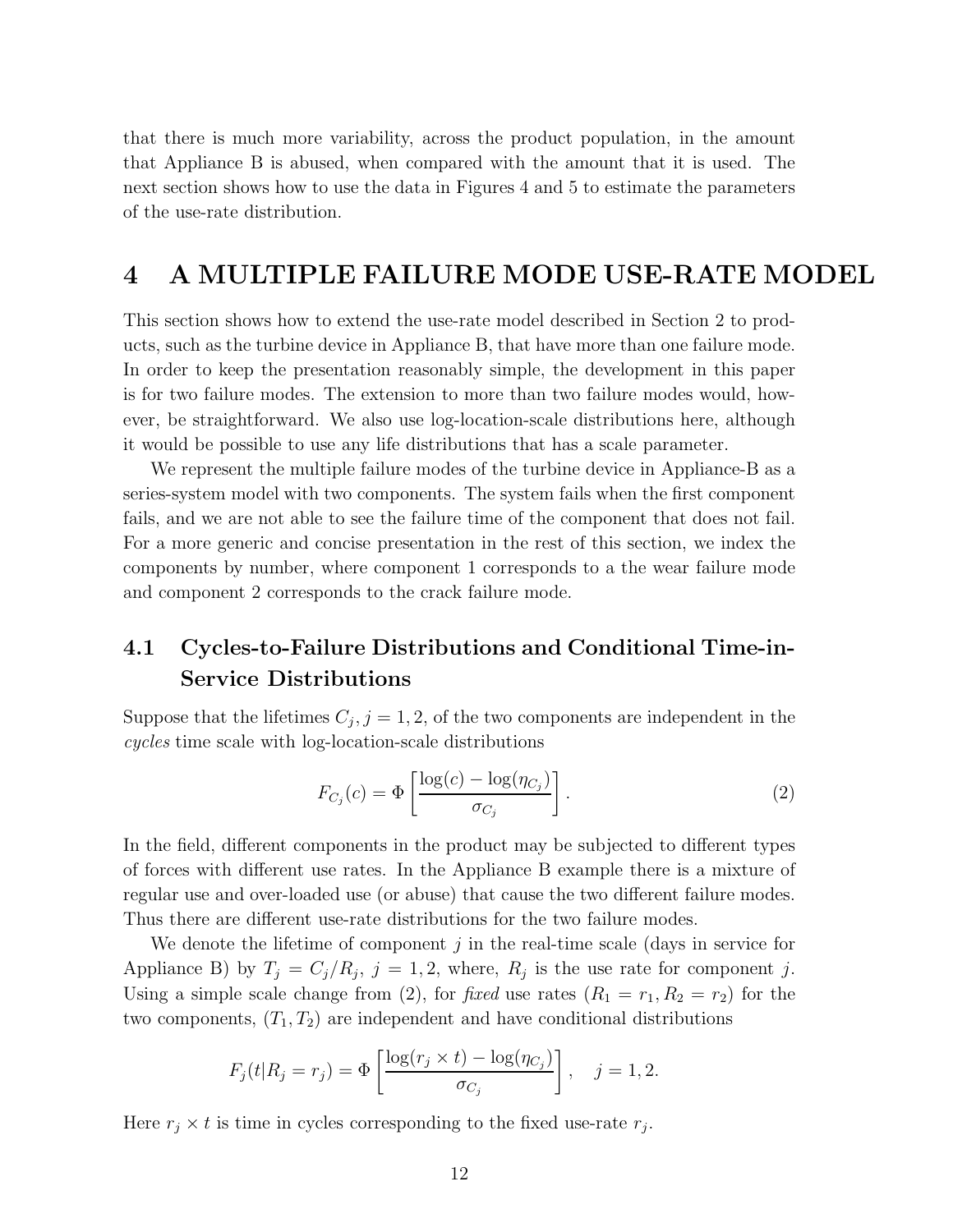## 4.2 Joint Use-Rate Distributions and Time-in-Service Distributions

Suppose that the use rates for the two different classes of use (regular use and abuse due to heavy load), can be quantified by a joint cumulative distribution  $G(r_1, r_2)$ . Let  $g(r_1, r_2)$  denote the corresponding joint density. The joint field-failure cdf in the service time scale (e.g., days of service) is then

$$
F(t_1, t_2; \boldsymbol{\theta}_C, \boldsymbol{\theta}_R) = \int_0^\infty \int_0^\infty F_1(t_1|r_1) F_2(t_2|r_2) g(r_1, r_2) dr_1 dr_2
$$

where the parameters  $\theta_C = (\eta_{C_1}, \sigma_{C_1}, \eta_{C_2}, \sigma_{C_2})$  are the cycles-to-failure distribution parameters and  $\theta_R = (\eta_{R_1}, \sigma_{R_1}, \eta_{R_2}, \sigma_{R_2}, \rho)$  are the use-rate distribution parameters. Note that we expect  $R_1$  and  $R_2$  to be positively correlated because products that are used more also tend to be abused more. The bivariate survival function for the real-time scale is

$$
S(t_1, t_2; \boldsymbol{\theta}_C, \boldsymbol{\theta}_R) = P(T_1 > t_1, T_2 > t_2) = 1 - F_1(t_1) - F_2(t_2) + F(t_1, t_2).
$$
 (3)

The cdf of  $T = \min\{T_1, T_2\}$ , the lifetime of the series system, is

$$
F(t) = F(t; \theta_R, \theta_C) = 1 - S(t, t; \theta_R, \theta_C).
$$
\n(4)

# 5 MAXIMUM LIKELIHOOD ESTIMATION FOR THE MULTIPLE FAILURE MODE USE-RATE MODEL

#### 5.1 Notation

In order to define the likelihood for the multiple failure mode use-rate model we need to extend some of the notation that we introduced in Section 4. Let  $S_i(t|r_i)$  denote the conditional survival function for  $T_j$  at fixed use rate  $r_j$ ,  $j = 1, 2$ . Also,  $f_j(t|r_j)$ will be used to denote the corresponding conditional pdf for  $T_j$  at fixed use rate  $r_j$ , and  $g_j(r)$  will be used to denote the marginal pdf of the random use rates  $R_j$  with parameter  $(\eta_{R_j}, \sigma_{R_j})$ , and  $g_j(r|r_k)$  is the conditional pdf for use rate  $R_j$  for fixed use rate  $R_k = r_k, (j \neq k)$ .

The warranty-return data are censored and the units fail due to one of the two different failure modes. Now using the subscript  $i$  on  $T$  to index the observational units, we observe  $(T_i, \delta_{i1}, \delta_{i2}), i = 1, 2, \cdots n$ . Here  $T_i = \min\{T_{i1}, T_{i2}, t_{ic}\}$  where  $T_{ij}$  is the failure time corresponding to failure mode  $j$  for unit i. The censoring indicator is  $\delta_{ij} = 1$  for a type j failure and  $\delta_{ij} = 0$  otherwise. If unit i is censored at time  $t_{ic}$ ,  $\delta_{i1} = \delta_{i2} = 0.$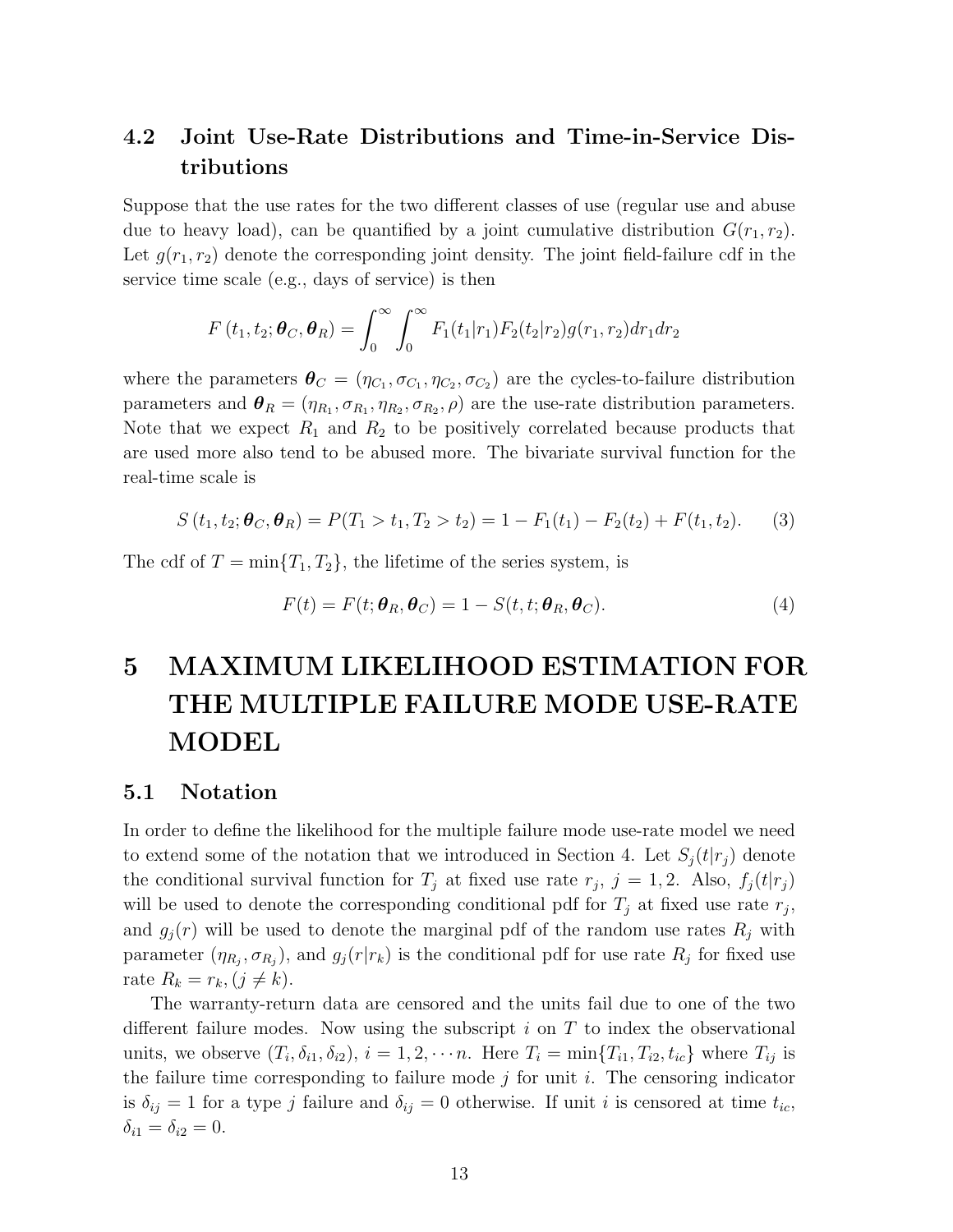Recall that units tested in the two separate ALTs fail only due to the particular failure mode for which the ALTs were designed. Thus the ALT failure times in  $(C_{ij}, \tau_{ij}), i = 1, 2, \cdots, m_j$  (in units of test cycles) for the two failure modes are independent. The ALT for failure mode j may also be censored at time  $t_{cj}$  with censoring indicator  $\tau_{ij}$  (our notation corresponds to the usual situation in an ALT where all units in the test have the same censoring time, but this is, of course, not really a constraint). In particular,  $\tau_{ij} = 1$  if unit i failed due to failure type j and  $\tau_{ij} = 0$ otherwise.

#### 5.2 The Likelihood

The bivariate survival function in (3) can be re-expressed as

$$
S(t_1, t_2) = \int_0^\infty \int_0^\infty S_1(t_1|r_1) S_2(t_2|r_2) g(r_1, r_2) dr_1 dr_2.
$$

Then the likelihood for field observation i at time  $t_i$  can be expressed as

$$
L_i = \left[ -\frac{\partial S(t, t_i)}{\partial t} \Big|_{t=t_i} \right]^{\delta_{i1}} \left[ -\frac{\partial S(t_i, t)}{\partial t} \Big|_{t=t_i} \right]^{\delta_{i2}} [S(t_i, t_i)]^{(1-\delta_{i1})(1-\delta_{i2})} \tag{5}
$$

where, for example, the contribution for a failure of type 1 is

$$
\left[-\frac{\partial S(t,t_i)}{\partial t}\Big|_{t=t_i}\right] = \int_0^\infty f_1(t_i|r_1)g_1(r_1)\int_0^\infty S_2(t_i|r_2)g_2(r_2|r_1)dr_2dr_1.
$$

See Figure 6 for an illustration of the likelihood contributions for failures of type 1, for failures of type 2, and for censored observations. The total log-likelihood for the field data is

$$
\mathcal{L}_{\text{FIELD}}(T; \boldsymbol{\theta}_R, \boldsymbol{\theta}_C) = \sum_{i=1}^n \delta_{i1} \log \left[ -\frac{\partial S(t, t_i)}{\partial t} \Big|_{t=t_i} \right] + \delta_{i2} \log \left[ -\frac{\partial S(t_i, t)}{\partial t} \Big|_{t=t_i} \right] + (1 - \delta_{i1} - \delta_{i2}) \log [S(t_i, t_i)].
$$

The log-likelihood for the ALT data is

$$
\mathcal{L}_{\text{ALT}}(C; \boldsymbol{\theta}_{C}) = \sum_{j=1}^{2} \sum_{i=1}^{m_j} \tau_{ij} \log \left( f_{C_j} \left[ \frac{\log(c_{ij}) - \log(\eta_{C_j})}{\sigma_{C_j}} \right] \right) + (1 - \tau_{ij}) \log \left( 1 - \Phi \left[ \frac{\log(c_{ij}) - \log(\eta_{C_j})}{\sigma_{C_j}} \right] \right).
$$

The total log likelihood for the field data and the ALT data is

$$
\mathcal{L}(T, C; \boldsymbol{\theta}_R, \boldsymbol{\theta}_C) = \mathcal{L}_{\text{FIELD}}(T; \boldsymbol{\theta}_R, \boldsymbol{\theta}_C) + \mathcal{L}_{\text{ALT}}(C; \boldsymbol{\theta}_C).
$$
(6)

The ML estimates, denoted by  $\widehat{\boldsymbol{\theta}}_R$ ,  $\widehat{\boldsymbol{\theta}}_C$ , can be obtained by maximizing (6).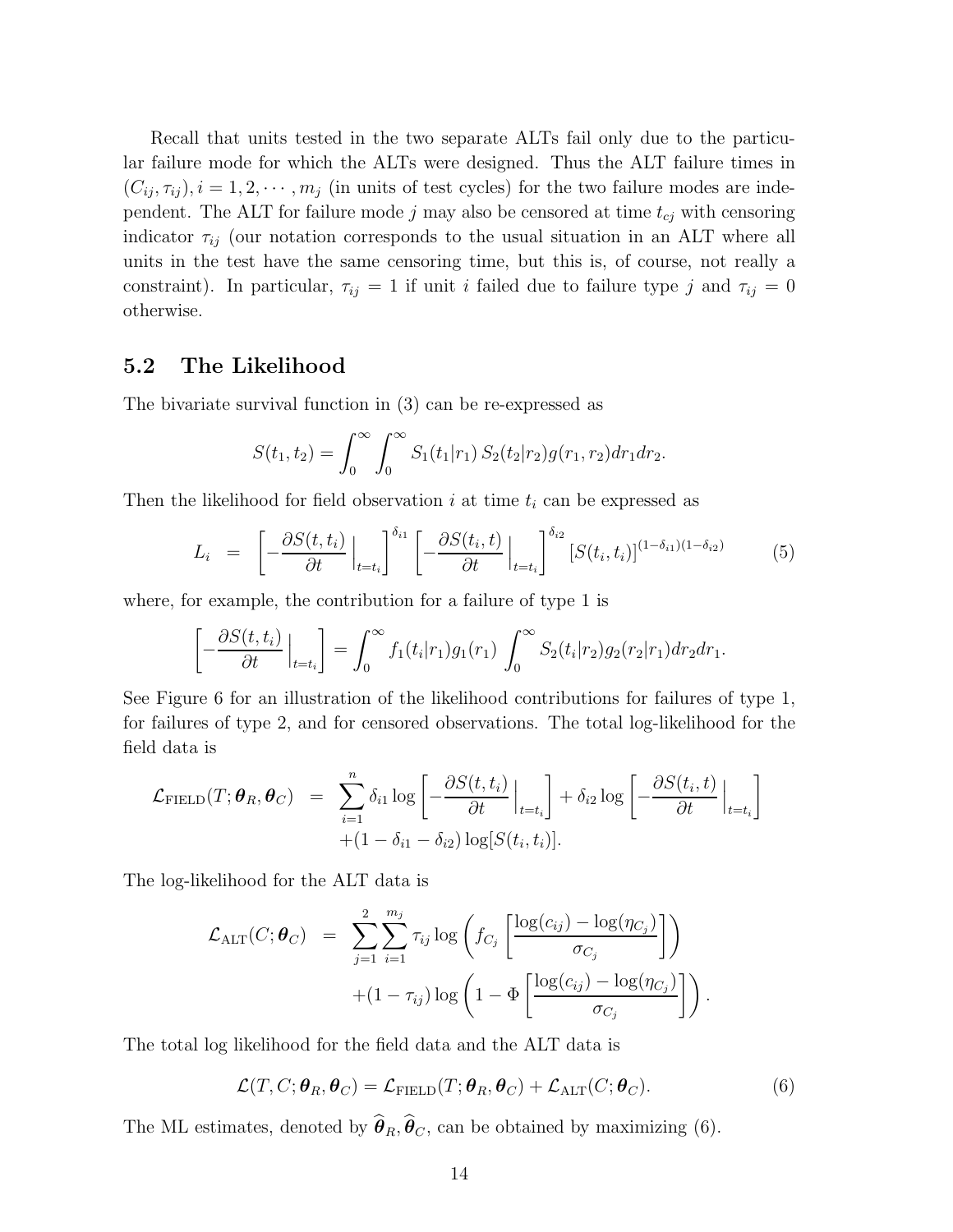

Figure 6: Multiple Failure Mode Continuous Mixture Use-Rate Model Likelihood Contributions for the Data from  $F(t_1, t_2)$ .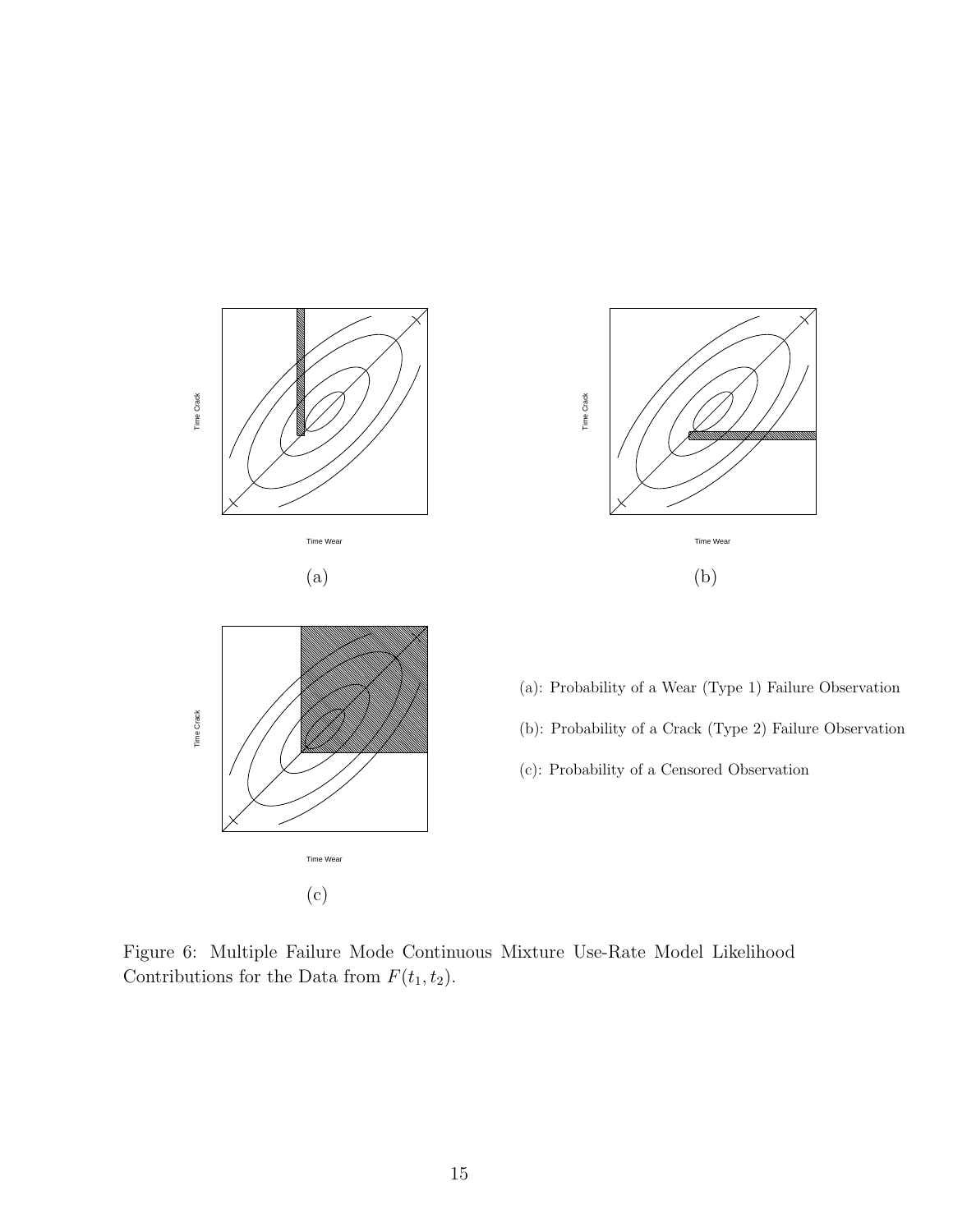## 5.3 Estimate of the Appliance B cdf with Both Failure Modes Active

The ML estimator of  $F(t; \theta_R, \theta_C)$ , the cdf of T in (4) is

$$
\widehat{F}(t)=F(t;\widehat{\boldsymbol{\theta}}_R,\widehat{\boldsymbol{\theta}}_C).
$$

There is no closed-form expression for the quantile functions, but estimates of quantiles are, of course, easy to compute numerically. Approximate confidence intervals for either  $F(t; \theta_R, \theta_C)$  or quantiles of the distribution can be computed by using the delta method, via bootstrap simulation-based methods, or by inverting a likelihood-ratio test. In our example, we have used the likelihood-based method.

## 5.4 Likelihood Expressions for the Lognormal/Lognormal Special Case

Figures 4 and 5 show that lognormal distributions provide an excellent description of the failure times for both failure modes from both the field and the ALT data. This suggests that a joint lognormal distribution can also be used to describe the joint use-rate distribution. Results of fitting Weibull distributions (not shown here) were not nearly as good.

In this section we present special-case formulas for the lognormal distribution. Use of these expressions simplifies programming and reduces computational burden. They also allowed us to check computer codes written for the more general expressions given in Section 5.2.

Letting the cycles  $(C_1, C_2)$  random variables and the use-rate random variables  $(R_1, R_2)$  both have bivariate lognormal distributions,

$$
(T_1, T_2, R_1, R_2)' \sim \text{MVLOGNOR}\left(\boldsymbol{\eta}, \left[\begin{array}{cc} \boldsymbol{\Sigma}_T & \boldsymbol{\Sigma}_R \\ \boldsymbol{\Sigma}_R & \boldsymbol{\Sigma}_R \end{array}\right]\right)
$$

where

$$
\boldsymbol{\eta} = \left[\frac{\eta_{C_1}}{\eta_{R_1}}, \frac{\eta_{C_2}}{\eta_{R_2}}, \eta_{R_1}, \eta_{R_2}\right]'
$$

is a vector of medians and

$$
\Sigma_T = \begin{bmatrix} \sigma_{C_1}^2 + \sigma_{R_1}^2 & \rho \sigma_{R_1} \sigma_{R_2} \\ \rho \sigma_{R_1} \sigma_{R_2} & \sigma_{C_2}^2 + \sigma_{R_2}^2 \end{bmatrix} \quad \Sigma_R = \begin{bmatrix} \sigma_{R_1}^2 & \rho \sigma_{R_1} \sigma_{R_2} \\ \rho \sigma_{R_1} \sigma_{R_2} & \sigma_{R_2}^2 \end{bmatrix}.
$$

From this the marginal cdf of  $T_j$  is

$$
F_j(t) = \Phi_{\text{nor}} \left[ \frac{\log(t) - \log\left(\frac{\eta c_j}{\eta_{R_j}}\right)}{\sqrt{\sigma_{C_j}^2 + \sigma_{R_j}^2}} \right], \quad j = 1, 2,
$$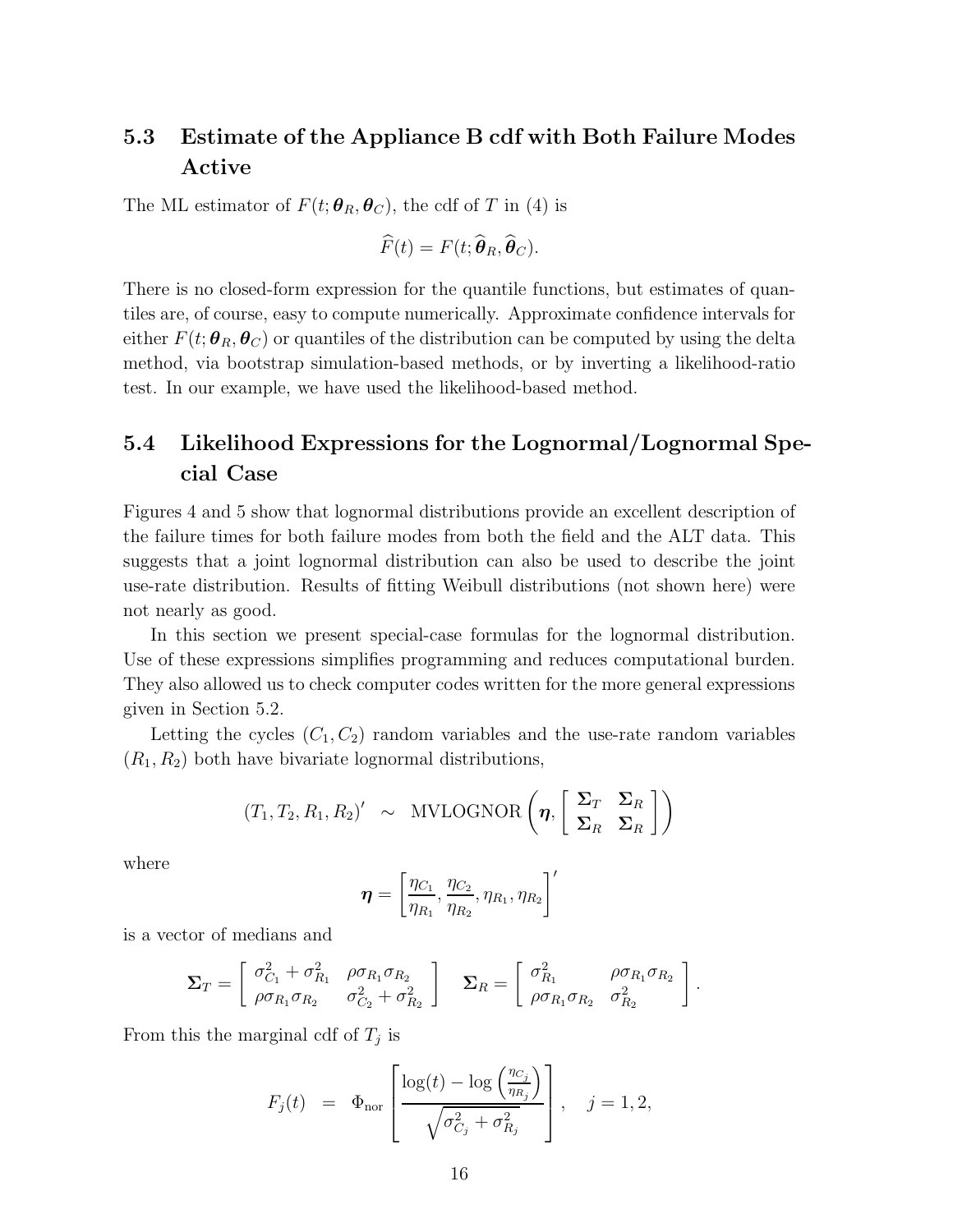and the joint cdf of  $(T_1, T_2)$  is

$$
F(t_1, t_2; \boldsymbol{\theta}_C, \boldsymbol{\theta}_R) = \Phi_2(z_1, z_2, \rho_{TT})
$$

where  $\Phi_2(\cdot,\cdot,\cdot)$  is the standardized bivariate normal distribution cdf. Here  $z_j = \left[ \log(t_j) - \log(\eta_{C_j}/\eta_{R_j}) \right] / \sqrt{\sigma_{C_j}^2 + \sigma_{R_j}^2}, j = 1, 2$ , and

$$
\rho_{TT} = \text{Corr}[\log(T_1), \log(T_2)] = \frac{\rho \sigma_{R_1} \sigma_{R_2}}{\sqrt{(\sigma_{C_1}^2 + \sigma_{R_1}^2)(\sigma_{C_2}^2 + \sigma_{R_2}^2)}}.
$$
(7)

For this special-case formulation, there are explicit expressions for the likelihood terms in (5). In particular,

$$
\begin{aligned}\n\left[-\frac{\partial S(t,t_i)}{\partial t}\Big|_{t=t_i}\right] &= \frac{\phi_{\text{nor}}(z_{i1})}{t_i\sqrt{\sigma_{C_1}^2 + \sigma_{R_1}^2}} \Phi_{\text{nor}}\left(-\frac{z_{i2} - \rho_{TT}z_{i1}}{\sqrt{1 - \rho_{TT}^2}}\right) \\
\left[-\frac{\partial S(t_i,t)}{\partial t}\Big|_{t=t_i}\right] &= \frac{\phi_{\text{nor}}(z_{i2})}{t_i\sqrt{\sigma_{C_2}^2 + \sigma_{R_2}^2}} \Phi_{\text{nor}}\left(-\frac{z_{i1} - \rho_{TT}z_{i2}}{\sqrt{1 - \rho_{TT}^2}}\right)\n\end{aligned}
$$

where

$$
z_{ij} = \frac{\log(t_i) - \log\left(\frac{\eta_{C_j}}{\eta_{R_j}}\right)}{\sqrt{\sigma_{C_j}^2 + \sigma_{R_j}^2}}, \quad j = 1, 2.
$$

#### 5.5 Correlation Between Use Rates for Different Failure Modes

Nonparametrically, the joint distribution in a multiple failure mode problem cannot be completely identified in the usual situation when only the minimum time to failure can be observed (e.g., Tsiatis 1975). With a parametric assumption, the joint distribution might be identifiable. N´adas (1971) and Basu and Ghosh (1978) describe technical results relating to identifiability of the bivariate normal distribution under the competing risks model.

Even with a parametric assumption, such as the joint lognormal distribution used in the Appliance B example, there little information in the data about  $\rho$ . As shown in Figure 7, the lognormal/lognormal use-rate model profile likelihood for  $\rho$  for the Appliance B data is almost flat. This due to the heavy censoring in the data (the fraction failing in the field data was only about 2%) and the limited amount of data. Thus it will be necessary to make some assumption about  $\rho$  and to use sensitivity analysis to assess the effects of departures from such assumptions.

An assumption of  $\rho = 0$  might be realistic in some special case applications. For example, time to automobile coating failures caused by UV exposure may be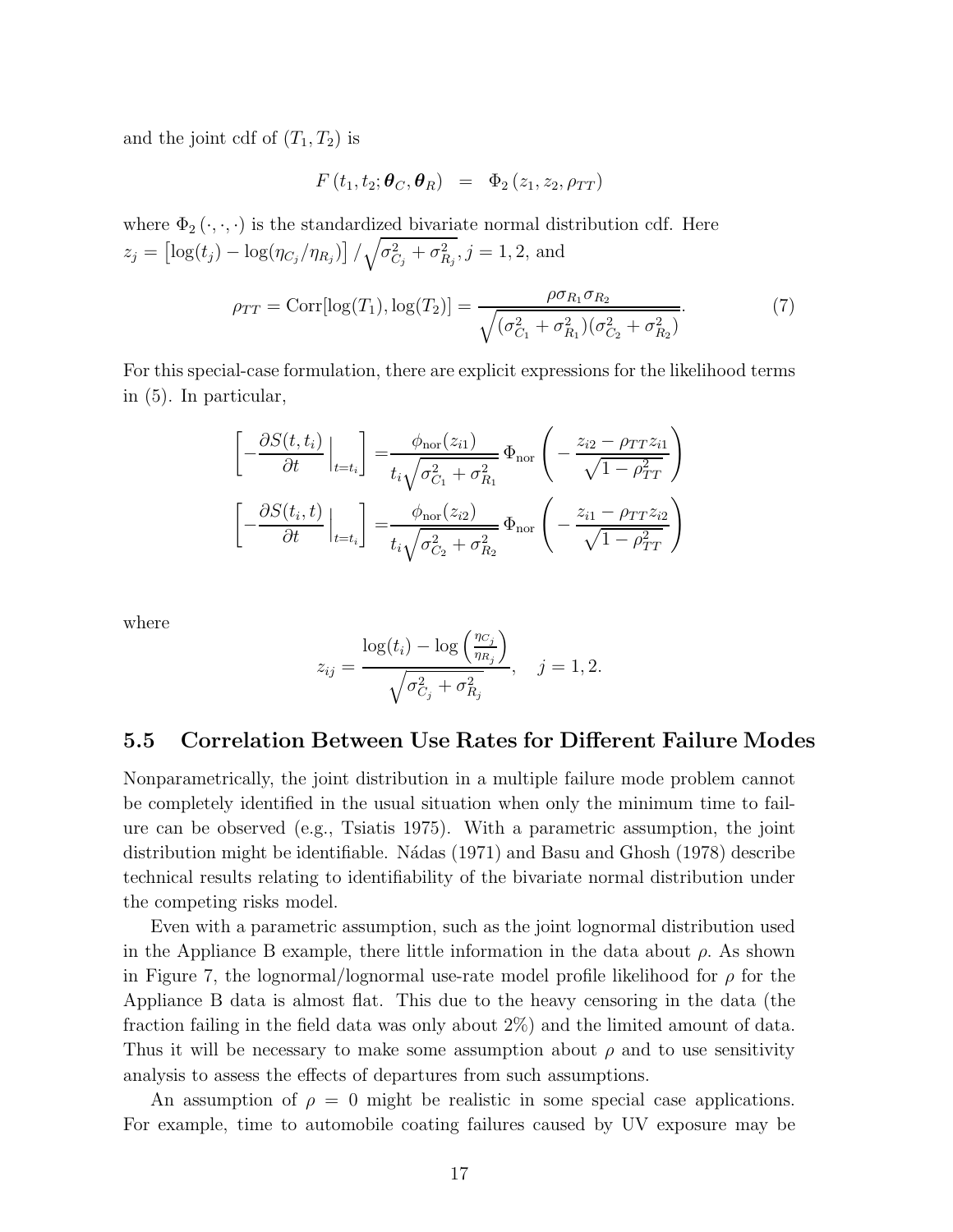

Figure 7: Relative Profile Likelihood for  $\rho$  for the Bivariate Lognormal/Lognormal Use-Rate Model.

approximately independent of bearing failures caused by miles driven). Recall the earlier washing machine example, however. The correlation between in-balance use versus out-of-balance abuse rates will almost certainly be positive (i.e.,  $\rho > 0$ ). The situation is similar for the turbine device in Appliance B.

An important special case, which we see arising frequently in practice, is when two or more failure modes have exactly the same underlying definition of use (as described in Section 2.1) and when use affects all failure modes in the same way (e.g., two different bearings in the same automobile). In this case,  $\rho = 1$ , and one can take advantage of some simplifications in the formulation of the problem.

For applications like the washing machine and the turbine device in Appliance-B the predominant failure modes have two different mechanisms with different definitions of use (use and abuse). We expect units with more use to generally have more abuse, implying a positive correlation between  $R_1$  and  $R_2$ . In this case, a more reasonable assumption would be that the ratio of the amount of time in the abusive state to the amount of time in the use state is independent of the use rate for normal use. For our use-rate model, this implies that the ratio  $R_2/R_1$  is independent of  $R_1$ . Then  $log(R_2) - log(R_1)$  is independent of  $log(R_1)$ . For the joint lognormal use-rate model, this implies that

$$
Cov[log(R_2) - log(R_1), log(R_1)] = \rho \sigma_{R_1} \sigma_{R_2} - \sigma_{R_1}^2 = 0.
$$
\n(8)

Thus, for the Appliance B example, (8) implies that  $\rho = \sigma_{R_{\text{Wear}}}/\sigma_{R_{\text{Crack}}} > 0$  and thus  $\sigma_{R_{\text{Crack}}} > \sigma_{R_{\text{Wear}}}$ . In our analyses in the following section we will use this model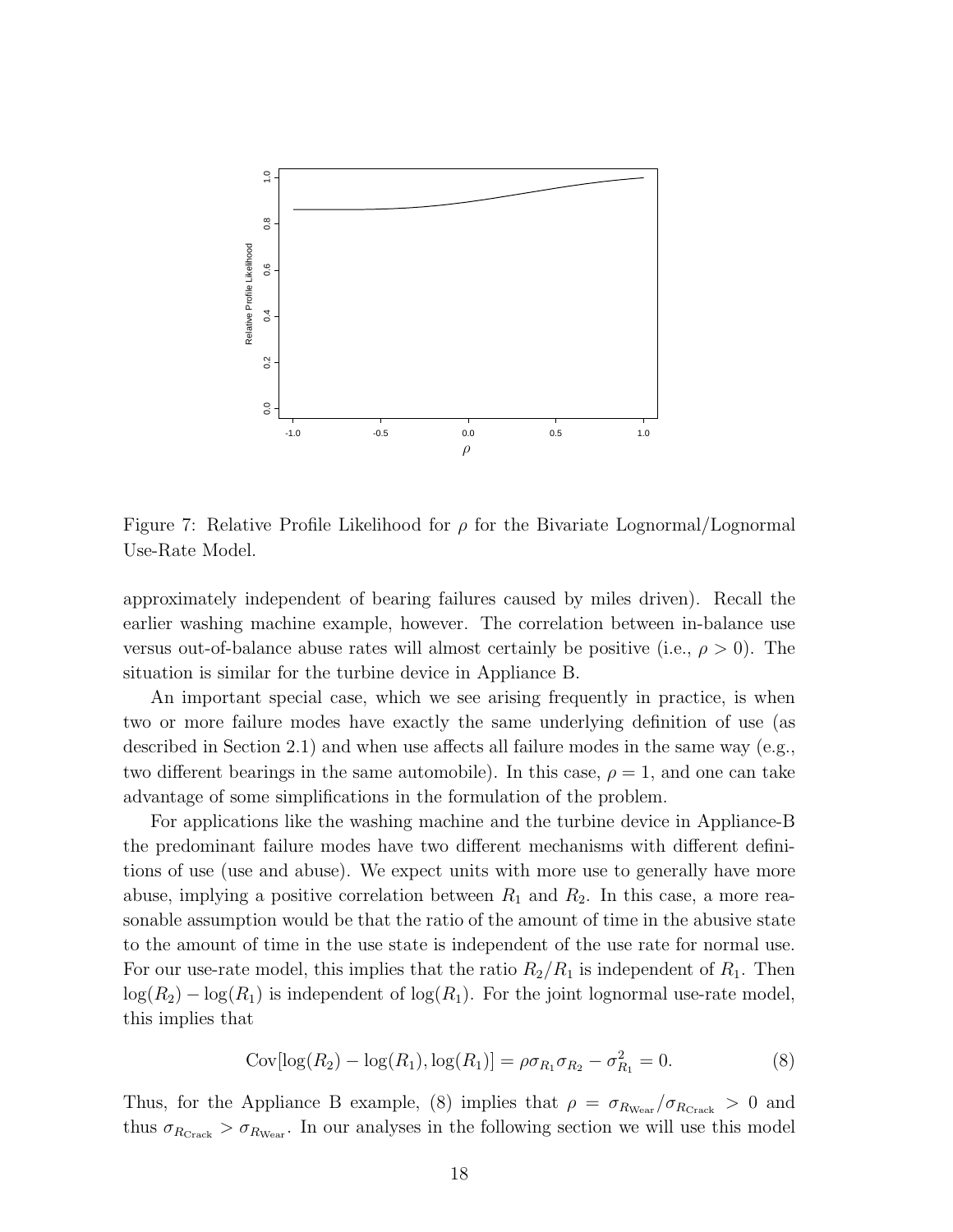assumption, along with some sensitivity analyses to compare results. We call this the wear-ratio independence model.

## 6 ML ESTIMATION RESULTS FOR APPLIANCE B

This section presents ML estimates for Appliance B under different assumptions for the dependence structure of the joint use-rate distribution. The results are summarized in Table 2. In this table we give estimates of  $t_{0.001}$ ,  $t_{0.01}$ , and  $t_{0.20}$  for the marginal days-to-failure distributions for each failure mode and for the series system (corresponding to the situation when both failure modes are active). We chose these particular quantiles because span the range of interest for the application. We only go up to  $t_{0.20}$  because this quantile is approximately 20 years, which is considerably beyond the expected *technological life* of Appliance B. The  $\hat{\sigma}$  column gives the estimate of the lognormal shape parameter (standard deviation of the log failure times) for the corresponding failure mode for the ALT or warranty part of the model. In particular  $\hat{\sigma} = \hat{\sigma}_{C_j}$  for the ALT lines and  $\hat{\sigma} = \sqrt{\hat{\sigma}_{C_j}^2 + \hat{\sigma}_{R_j}^2}$  for the Warranty lines in the table where, as before,  $j = 1$  for the wear failure mode and  $j = 2$  for the crack failure mode. The  $\widehat{\rho}_{TT}$  column gives the ML estimate of the correlation between the failure times for the two different failure modes and was computed by evaluating (7) at  $\hat{\theta}_R, \hat{\theta}_C$ . In Table 2, we report  $\hat{\rho}_{TT}$  instead of  $\hat{\rho}$  because some observed effects in our sensitivity analyses are better described by this parameter. The units of time is days for the warranty rows and use cycles for the ALT rows in the table.

The estimates of the warranty returns for the two different failure modes (straight lines going through the nonparametric field return estimates) in Figures 4 and 5 were obtained by maximizing the lognormal/lognormal total log-likelihood function in (6) with fixed  $\rho = 0$ , giving  $\boldsymbol{\theta}_C = (\widehat{\eta}_{C_1}, \widehat{\sigma}_{C_1}, \widehat{\eta}_{C_2}, \widehat{\sigma}_{C_2})$  and  $\boldsymbol{\theta}_R = (\widehat{\eta}_{R_1}, \widehat{\sigma}_{R_1}, \widehat{\eta}_{R_2}, \widehat{\sigma}_{R_2}, 0)$ . We also fit the wear-ratio independence model by maximizing (6) after replacing  $\sigma_{R_2}$ by  $\sigma_{R_1}/\rho$ , as implied by (8). Interestingly, as seen in Table 2, ML estimates for the series system (i.e., both failure modes active) quantiles for the  $\rho = 0$  and the wearratio independence models are almost exactly the same. Visually, the corresponding probability plots were so similar to what we see in Figures 4 and 5 that we do not present them here. Of course this is not surprising given the results described in Section 5.5. There are some important differences in the estimates of the marginal distributions. Section 8 contains more comparisons between these models and further discussion.

Figure 8 is a lognormal probability plot showing the series-system model (both failure modes active) ML estimate of  $F(t)$  extrapolated to 10 years, computed using the  $(\widehat{\boldsymbol{\theta}}_R, \widehat{\boldsymbol{\theta}}_C)$  from the wear-ratio independent use-rate model. The ML estimate agrees well with the Kaplan-Meier estimate from the warranty data. The other two lines show the ML estimates of the marginal cdfs for the wear and crack failure modes. The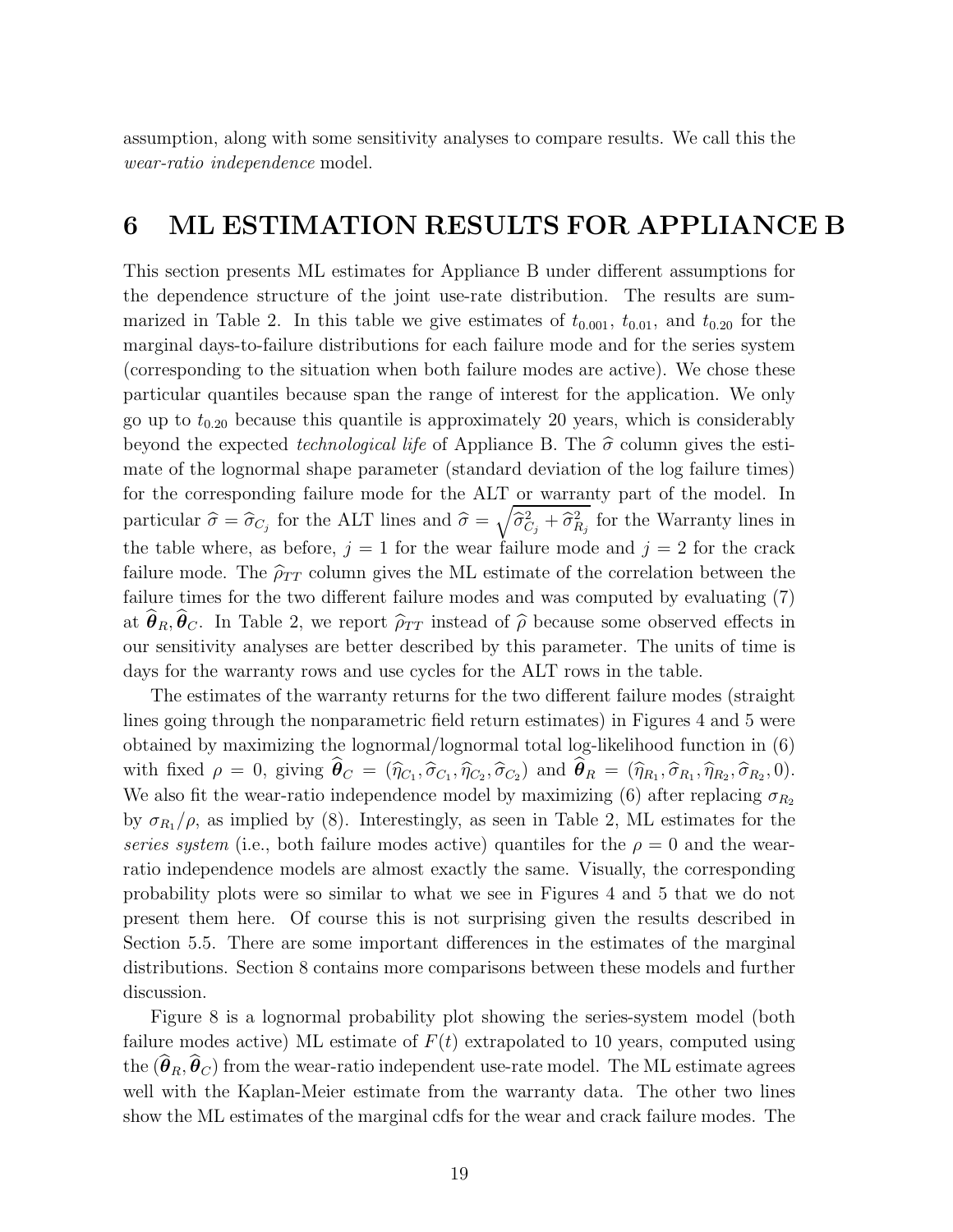| Figure                            | Data         | Failure<br>Mode | Model            | Total      | Days/Cycles |            |            | $\widehat{\sigma}$ | $\widehat{\rho}_{TT}$ |  |  |
|-----------------------------------|--------------|-----------------|------------------|------------|-------------|------------|------------|--------------------|-----------------------|--|--|
|                                   | Source       |                 |                  | Likelihood | $t_{0.001}$ | $t_{0.01}$ | $t_{0.20}$ |                    |                       |  |  |
| <b>Current Product Generation</b> |              |                 |                  |            |             |            |            |                    |                       |  |  |
| $\overline{4}$                    | $\mbox{ALT}$ | Wear            |                  |            | 26          | $51\,$     | 188        | 0.88               |                       |  |  |
| $\bf 5$                           | <b>ALT</b>   | Crack           |                  |            | 160         | 198        | 300        | 0.28               |                       |  |  |
| $\overline{4}$                    | Warranty     | Wear            | Fixed $\rho = 0$ | $-600.1$   | 85          | 246        | 1945       | 1.39               | $\theta$              |  |  |
| $\bf 5$                           | Warranty     | Crack           |                  |            | 169         | 595        | 6868       | 1.65               |                       |  |  |
|                                   | Warranty     | System          |                  |            | 78          | 223        | 1612       | NA                 |                       |  |  |
|                                   | <b>ALT</b>   | Wear            |                  |            | 27          | $52\,$     | 189        | 0.87               |                       |  |  |
|                                   | <b>ALT</b>   | Crack           |                  |            | 160         | 198        | 300        | 0.28               |                       |  |  |
| $8\,$                             | Warranty     | Wear            | Ratio Ind.       | $-600.0$   | 85          | 243        | 1877       | 1.38               | 0.54                  |  |  |
| 8                                 | Warranty     | Crack           |                  |            | 162         | 522        | 5095       | 1.53               |                       |  |  |
| $8\,$                             | Warranty     | System          |                  |            | 79          | 223        | 1651       | NA                 |                       |  |  |
|                                   | <b>ALT</b>   | Wear            |                  |            | 26          | $52\,$     | 188        | 0.87               |                       |  |  |
|                                   | <b>ALT</b>   | Crack           |                  |            | 160         | 198        | 300        | 0.28               |                       |  |  |
|                                   | Warranty     | Wear            | Fixed $\rho = 1$ | $-600.0$   | 84          | 239        | 1821       | 1.37               | 0.76                  |  |  |
|                                   | Warranty     | Crack           |                  |            | 148         | 450        | 3911       | 1.46               |                       |  |  |
|                                   | Warranty     | System          |                  |            | 79          | 223        | 1661       | NA                 |                       |  |  |
| <b>Future Product Generation</b>  |              |                 |                  |            |             |            |            |                    |                       |  |  |
|                                   | <b>ALT</b>   | Wear            |                  |            | 131         | 256        | 940        | 0.88               |                       |  |  |
|                                   | <b>ALT</b>   | Crack           |                  |            | 320         | 396        | 601        | 0.28               |                       |  |  |
|                                   | Warranty     | Wear            | Fixed $\rho = 0$ | $-600.1$   | 425         | 1231       | 9724       | 1.39               | $\theta$              |  |  |
|                                   | Warranty     | Crack           |                  |            | 338         | 1190       | 13736      | 1.65               |                       |  |  |
| $10\,$                            | Warranty     | System          |                  |            | 277         | 831        | 6105       | NA                 |                       |  |  |
|                                   | <b>ALT</b>   | Wear            |                  |            | 133         | 258        | 943        | 0.87               |                       |  |  |
|                                   | <b>ALT</b>   | Crack           |                  |            | 320         | 396        | 601        | 0.28               |                       |  |  |
| 9                                 | Warranty     | Wear            | Ratio Ind.       | $-600.0$   | 424         | 1215       | 9387       | 1.38               | 0.54                  |  |  |
| 9                                 | Warranty     | Crack           |                  |            | 324         | 1045       | 10191      | 1.53               |                       |  |  |
| 9,10                              | Warranty     | System          |                  |            | $275\,$     | 805        | 6157       | NA                 |                       |  |  |
|                                   | <b>ALT</b>   | Wear            |                  |            | 132         | 258        | 942        | 0.87               |                       |  |  |
|                                   | ALT          | Crack           |                  |            | 320         | 396        | 601        | 0.28               |                       |  |  |
|                                   | Warranty     | Wear            | Fixed $\rho = 1$ | $-600.0$   | 421         | 1195       | 9106       | 1.37               | 0.76                  |  |  |
|                                   | Warranty     | Crack           |                  |            | 296         | 900        | 7821       | 1.46               |                       |  |  |
| 10                                | Warranty     | System          |                  |            | 266         | 771        | 5947       | <b>NA</b>          |                       |  |  |

Table 2: Summary of ML Estimation Results for Appliance B.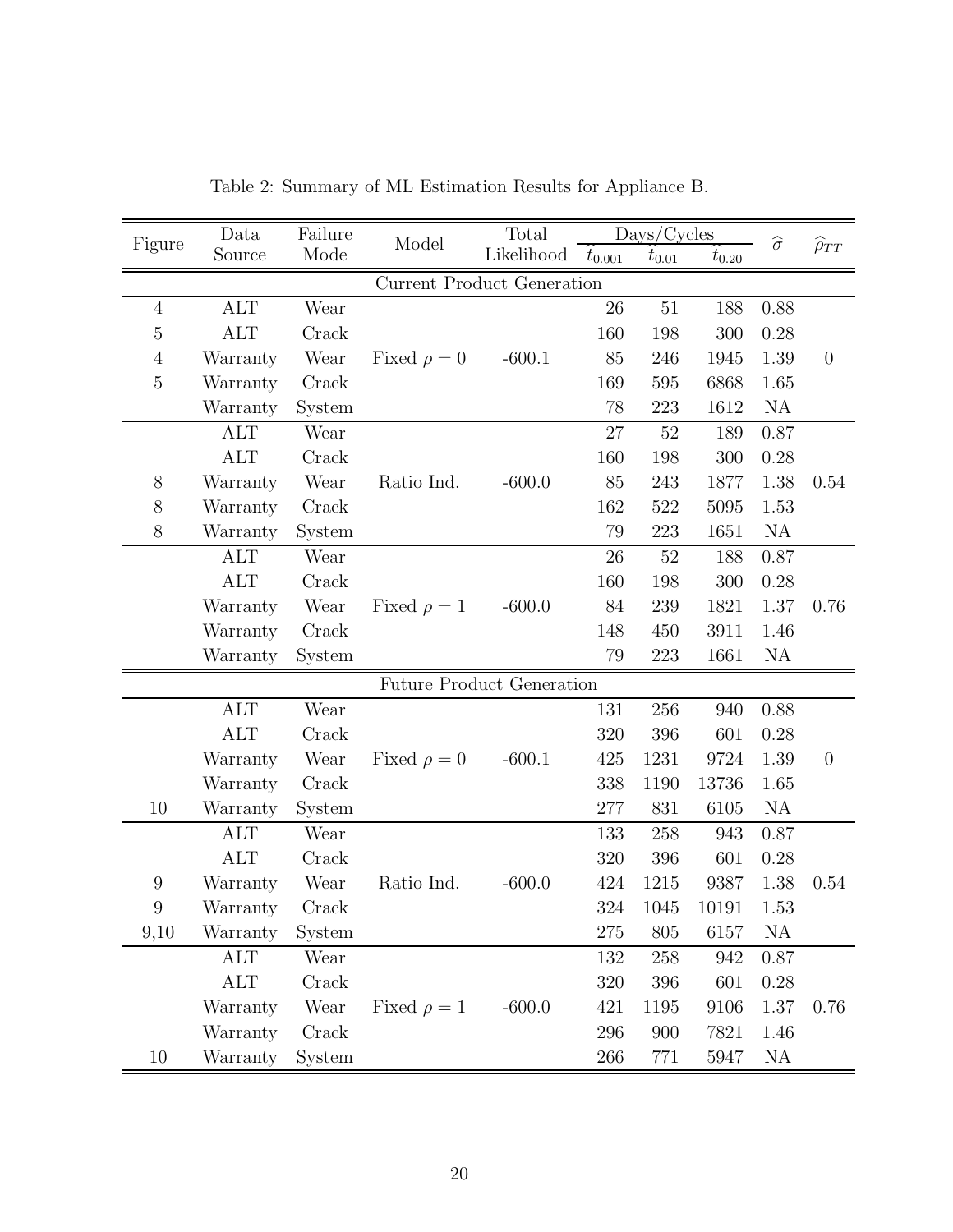

Figure 8: ML Estimate of the Original Design Appliance B Marginal cdfs and Combined Failure Modes Series-System Model cdf  $F(t) = Pr(min(T_1, T_2) \le t) = 1-S(t, t)$ Under the Wear-Ratio Independent ( $\hat{\rho} = 0.71$ ,  $\hat{\rho}_{TT} = 0.54$ ) Use-Rate Model.

marginal cdf for the wear (crack) failure modes can be interpreted as the system cdf if the crack (wear) failure mode could be eliminated. Table 2 also gives ML estimates for  $\rho = 1$ . We also use these results and those for the other dependence structure assumptions in Section 7.

## 7 RELIABILITY PREDICTION FOR THE NEWLY DESIGNED TURBINE DEVICE

### 7.1 Design Changes

The manufacturers of Appliance B wanted to improve the reliability of this product by redesigning the life-limiting turbine device. Having good quantitative information about the effect of the individual failure modes (e.g., as given in Table 2 and Figure 8) allowed the engineers to decide how to focus their efforts and how to best apportion possible added cost to manufacture the improved component. For example, Figure 8 made it clear that it would not be cost effective to attempt to move the cdf for the crack failure mode to the right, unless the cdf for the wear mode could also be moved substantially to the right.

Given good base-line information about the failure time distribution of a failure mode (as was available for the wear and crack failure modes in the Appliance B turbine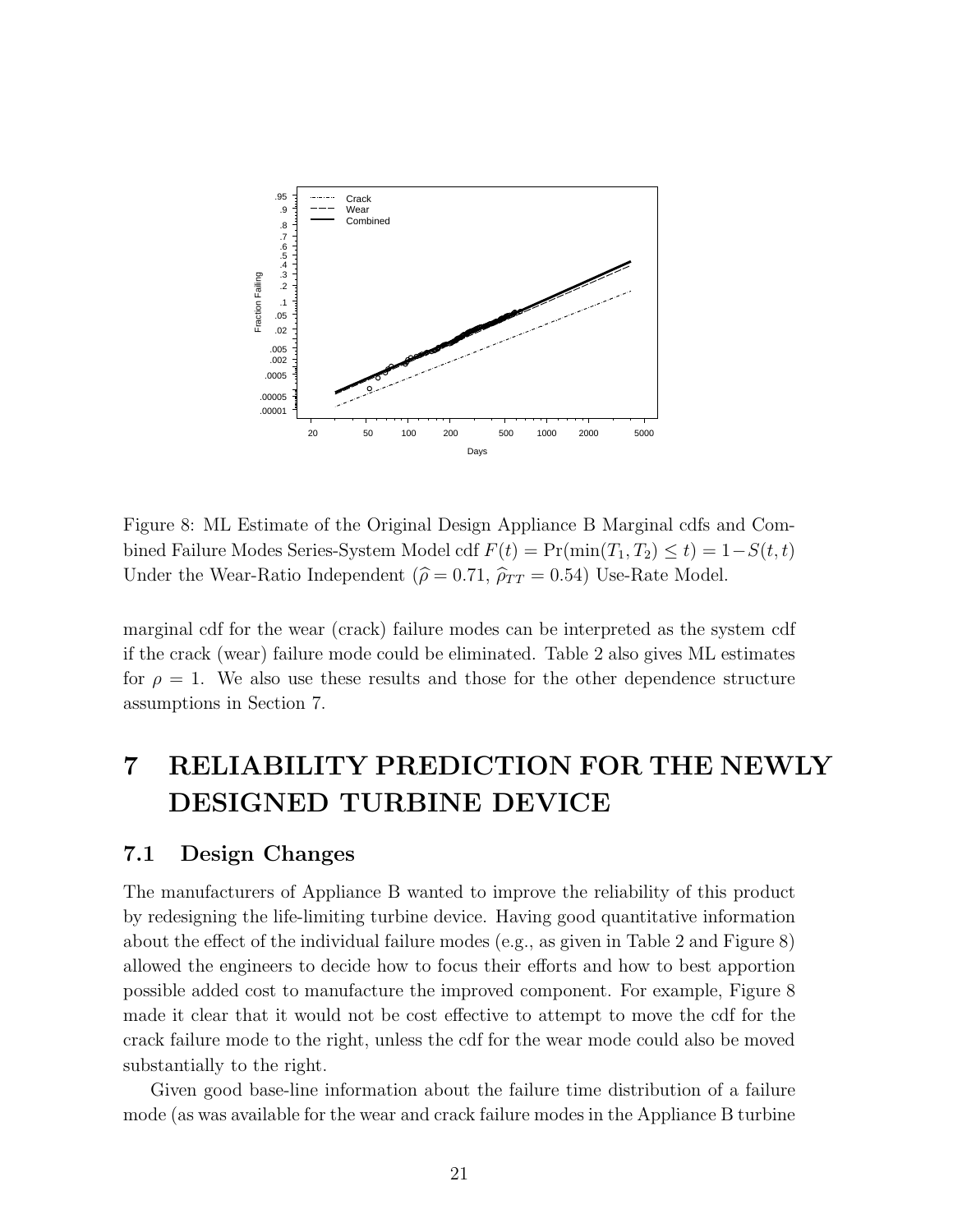device), design engineers have tools (like finite element modeling) that will allow them to obtain reasonably accurate predictions about the effects that simple geometrical or size changes to a mechanical product will have on reliability. In particular, for proposed design changes to the turbine device, the engineers believed that

- The wear failure mode cycles-to-failure distribution would improve by a factor of approximately  $\nu_1 = 5$  in the cycles scale.
- The crack failure mode cycles-to-failure distribution would improve by a factor of  $\nu_2 = 2$  in the cycles scale.

In order to do a cost/benefit analysis and to plan for future warranty costs, management wanted an estimate of the life time distribution of Appliance B for the new design.

### 7.2 Reliability Prediction for New Design of Appliance B

The cdf of T, the failure-time of Appliance B with the newly-designed turbine device is

$$
F(t; \boldsymbol{\theta}_R, \boldsymbol{\theta}_C^{\text{new}}) = 1 - S(t, t; \boldsymbol{\theta}_R, \boldsymbol{\theta}_C^{\text{new}})
$$

where  $\boldsymbol{\theta}_{C}^{\text{new}} = (\nu_1 \eta_{C_1}, \sigma_{C_1}, \nu_2 \eta_{C_2}, \sigma_{C_2})$ . Here  $\nu_1$  is the wear failure mode improvement factor and  $\nu_2$  is the crack failure mode improvement factor. So the estimator of the cdf of field life of the new product is  $F\left(t; \widehat{\boldsymbol{\theta}}_{R}, \widehat{\boldsymbol{\theta}}_{C}^{\text{new}}\right)$  $\mathcal{C}_{0}^{(n)}$ where  $\widehat{\boldsymbol{\theta}}_C^{\text{new}} = (\nu_1 \widehat{\eta}_{C_1}, \widehat{\sigma}_{C_1}, \nu_2 \widehat{\eta}_{C_2}, \widehat{\sigma}_{C_2}).$ Figure 9 shows the estimates of the marginal distributions for the wear and the crack failure modes as well as combined failure modes series-system model cdf using the wear-ratio independent use-rate model for the new design of the turbine device in Appliance B. The bottom of Table 2 contains a numerical summary of some of the important ML estimates for these reliability improvement projections.

Figure 10 gives the ML estimate along with likelihood-based pointwise 95% confidence intervals for the estimated combined failure modes series-system cdf  $\widehat{F}(t)$  for the new design of the turbine device in Appliance B, out to more than 20 years. There are separate lines for the wear-ratio independent model and for the models with fixed values of  $\rho$  equal to 0 and 1. There is, however, little difference in the estimates for different assumed values of  $\rho$  indicating that, in this example, the predictions are insensitive to the assumption about the correlation between the different use rates. This will be discussed further in Section 8.

### 7.3 Assumptions for Prediction of Field Reliability

There are a number of important assumptions needed for the validity of the Appliance B predictions presented in this section, and other similar predictions in other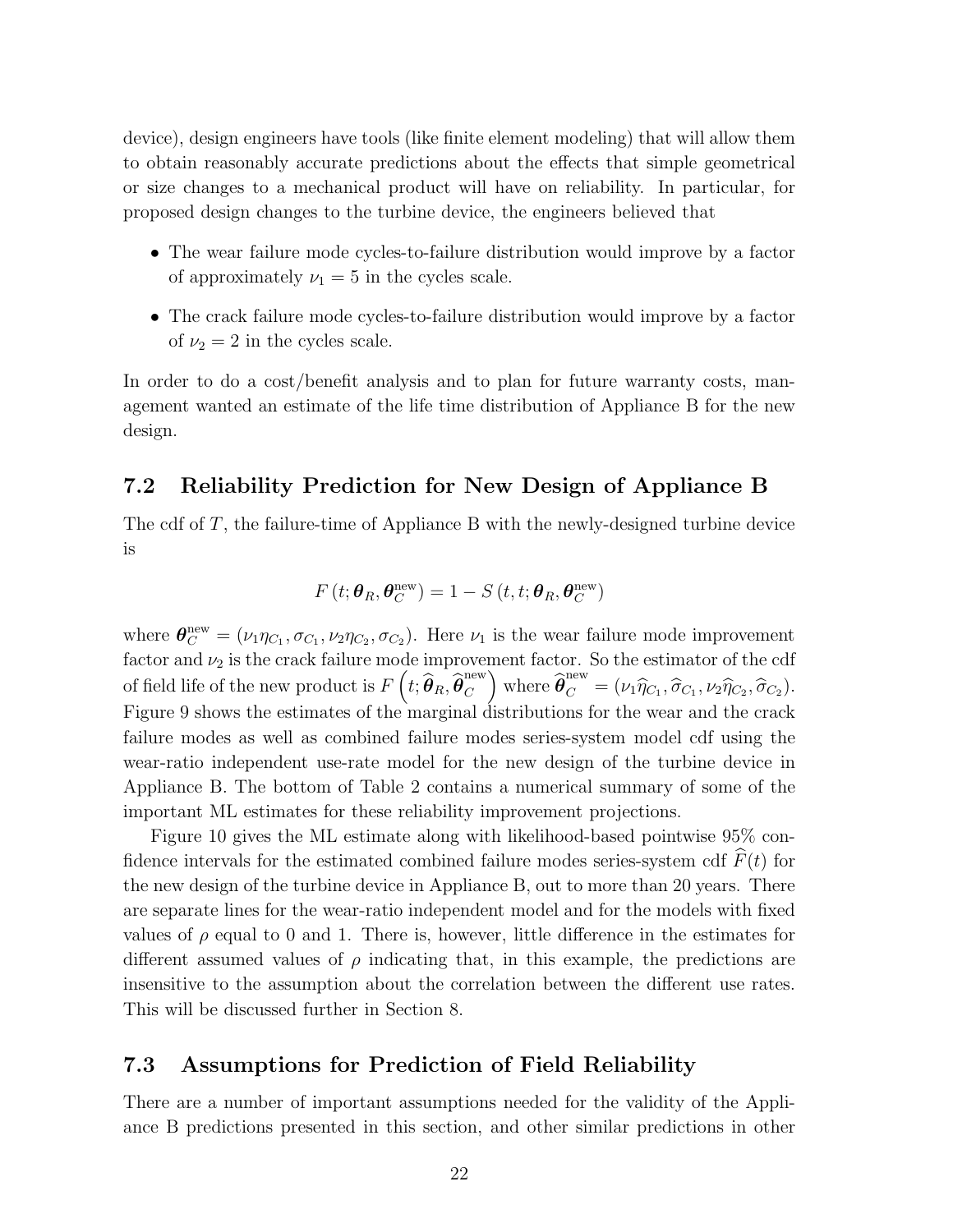

Figure 9: ML Estimate of the New Design Appliance B Marginal cdfs and Combined Failure Modes Series-System Model cdf  $F(t) = Pr(\min(T_1, T_2) \le t) = 1-S(t, t)$  Under the Wear-Ratio Independent ( $\hat{\rho} = 0.71$ ,  $\hat{\rho}_{TT} = 0.54$ ) Use-Rate Model, Compared with the Old Field Data.



.

Figure 10: Likelihood-Based Pointwise Approximate 95% Confidence Intervals for the cdf of New Design of Appliance B on Lognormal Probability Paper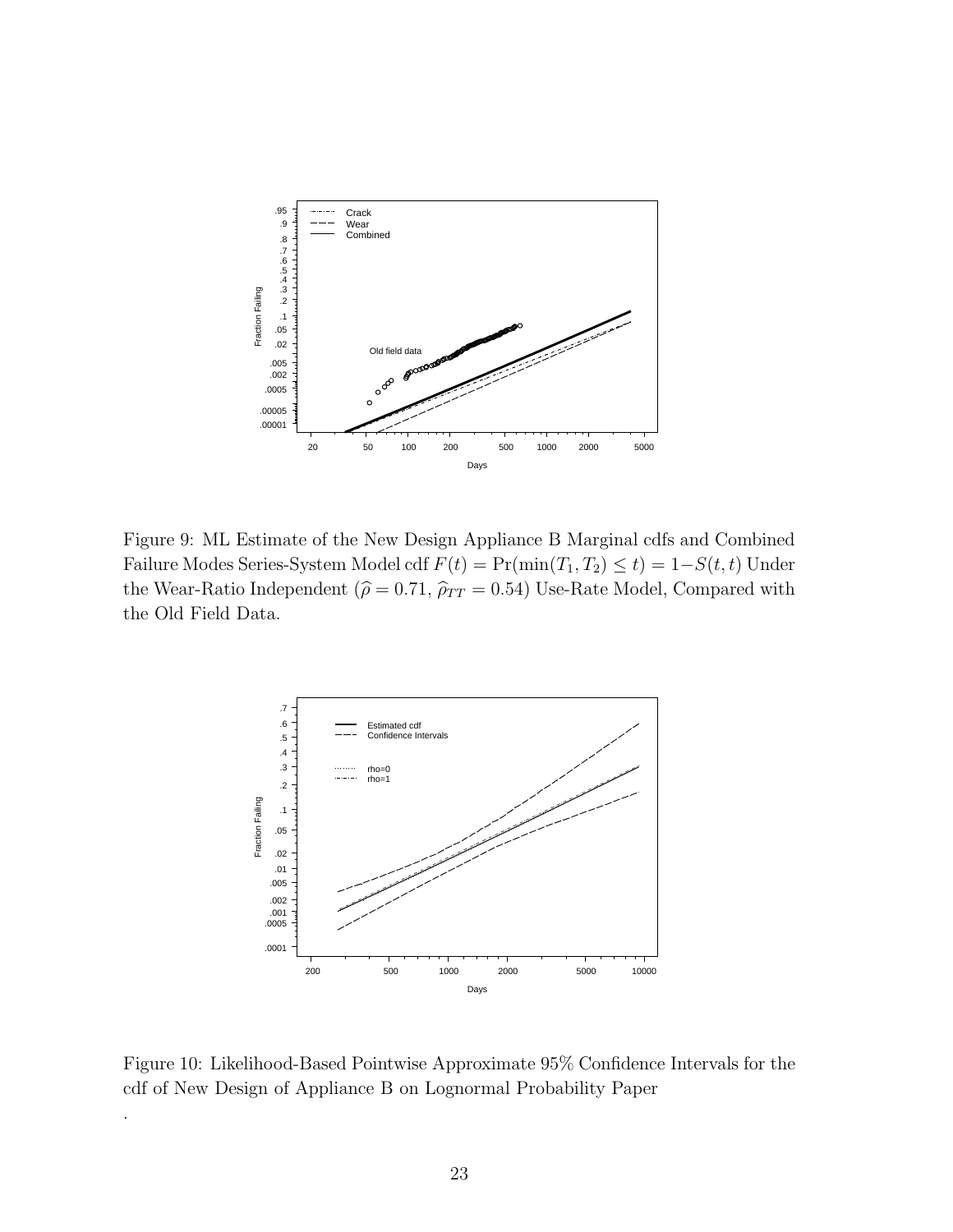applications. The distributional, correlational, and other assumptions have already been mentioned and we have used the data, as much as is possible, for assessment. Here we elaborate on these assumptions and list some other assumptions. All of these assumptions were deemed to be reasonable by the engineers involved in the study.

- The engineering models used to predict improvement of proposed design changes are reasonably accurate. Of course these models are not perfect. Sensitivity analyses under different assumptions (details not given here) are important in such situations.
- The cycles-to-failure distribution does not depend on cycling rate. In the accelerated tests, units were allowed to "cool down" between uses, mimicking actual use and assuring that there would be no excessive heat build-up that could cause the cycles-to-failure distribution to change at the increased use rate.
- Wear and cracking are the primary failure types. It is always possible that other failure modes may arise in the future, but because about 10% (448 out of 4728) of the units in the field had survived more then 600 days (out of a 730 day warranty period) and because of the careful failure mode analysis that had been done on each failure, there was a good deal of confidence that there would be no other important failure mode arising during the warranty period. Of course, with the extension of the life for the wear and crack failure modes, it is possible that an underlying "masked" failure mode might begin to arise in the new design.
- ALTs adequately mimic the field-failure mechanisms. With the addition of the second accelerated life test to produce the wear failure modes, the engineers responsible for the reliability of Appliance B were confident that they were accurately reproducing the important failure modes in their accelerated tests. For example, the kind of accelerated tests done with Appliance B would tend to inhibit failures due to corrosion. But corrosion was not, for this product, a problem in the field. If corrosion had been a problem, a separate accelerated test for this failure mode might have been needed.
- Distributions of use rates and patterns of use in the field do not change over time (i.e., from the previous design to the new design). One concern in applications where use-rate-based predictions are used is that improvements in performance of a product may actually increase use rates and therefore cause bias in warranty predictions! Because the main improvement to Appliance B was in terms of reliability itself, this was not thought to be an unreasonable assumption.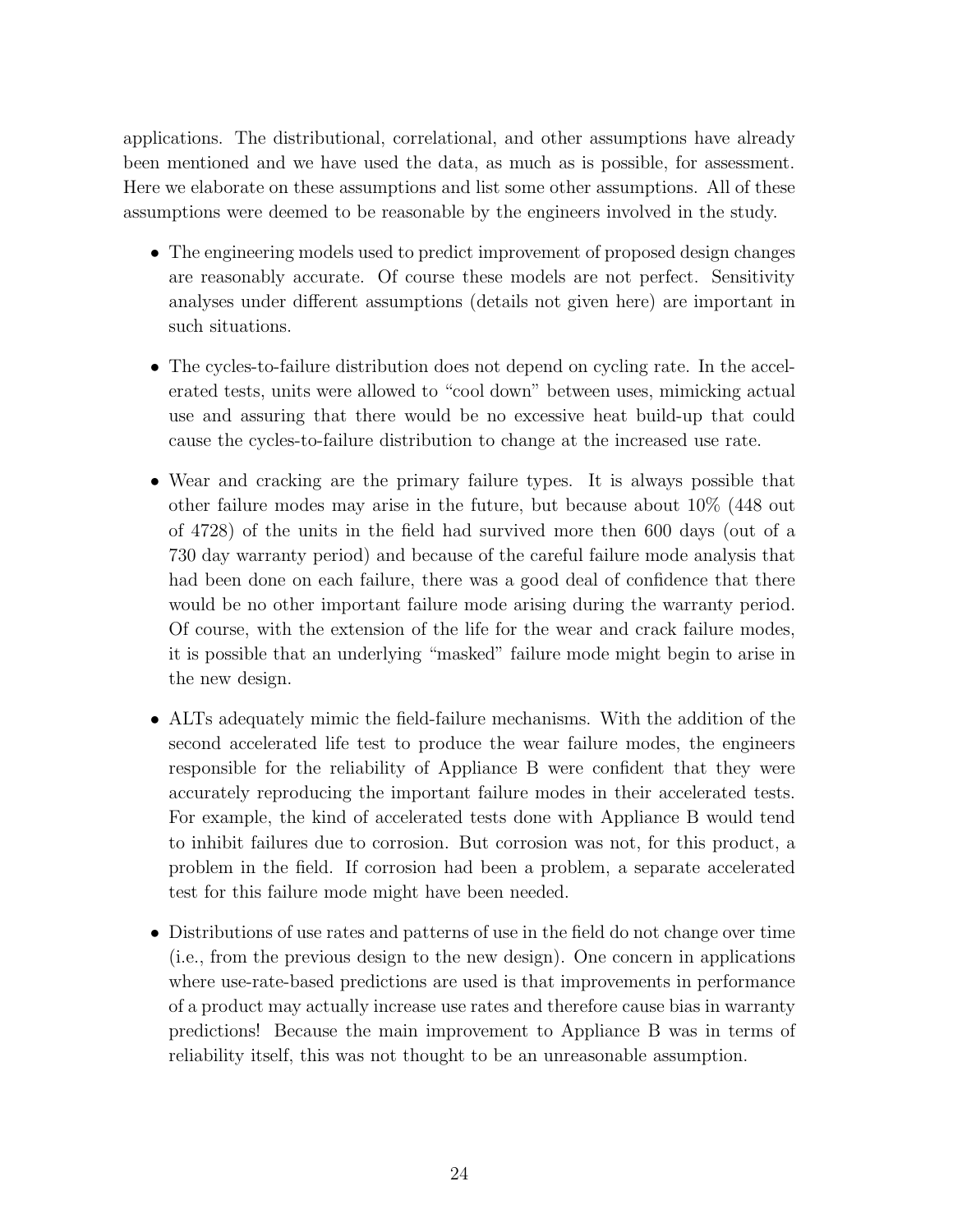# 8 THE IMPORTANCE OF USING THE COR-RECT CORRELATIONAL MODEL IN APPLI-CATIONS WITH COMPETING FAILURE MODES

Sensitivity analyses showed that our conclusions about the future reliability of Appliance B were not strongly dependent on the assumption about the correlation between the two different use rates when the correlation was varied over the physically plausible range of 0 to 1. We do not want to leave the impression that this is always true. It is not. Because the conclusions are more general than our use rate model and example, we will discuss this issue in terms of the distributions of the field returns for two different, potentially correlated, failure modes.

Suppose that a system has two components and that the failure times of these components can be described by a joint log-location-scale distribution with similar shape parameters for the two marginal distributions. The distribution of the minimum of the two random variables can be approximated by the same log-location-scale distribution with a shape parameter that is between those for the marginal distributions and the adequacy of the approximation does not depend strongly on the correlation between the random variables. This result is exact for two independent Weibull distributions with the same shape parameter.

In light of this approximate equivalence result and the identifiability result mentioned in Section 5.5, it is not surprising that when two failure modes have marginal distributions with similar shape parameters (similar slopes when displayed on a probability plot), estimates of  $F(t)$ , the series-system cdf, do not depend strongly on the assumed amount of association (correlation for a joint lognormal distribution). This can be seen for the Appliance B example in Figure 8. There could, however, be important biases in estimating the individual marginal distributions if the  $\rho = 0$  model is used incorrectly.

All other things being equal, the effect of using an incorrect  $\rho = 0$  model will be stronger when  $\rho_{TT}$  is larger. For the lognormal distribution, the expression for  $\rho_{TT}$ in (7) suggests that

- $\rho_{TT}$  is proportional to  $\rho$  and
- $\rho_{TT}$  tends to be larger when the use-rate variability dominates the cycles-tofailure variability.

To provide insight into situations other than our particular example, we performed simulations to study the effect of making different amounts of improvement to the components of a system and two different values of  $\rho_{TT}$ . We used relatively large sample sizes (1000 units in the field and 100 units in each ALT) so that sampling variability would not be important. For continuity of discussion we continue to refer to the failure modes as crack and wear.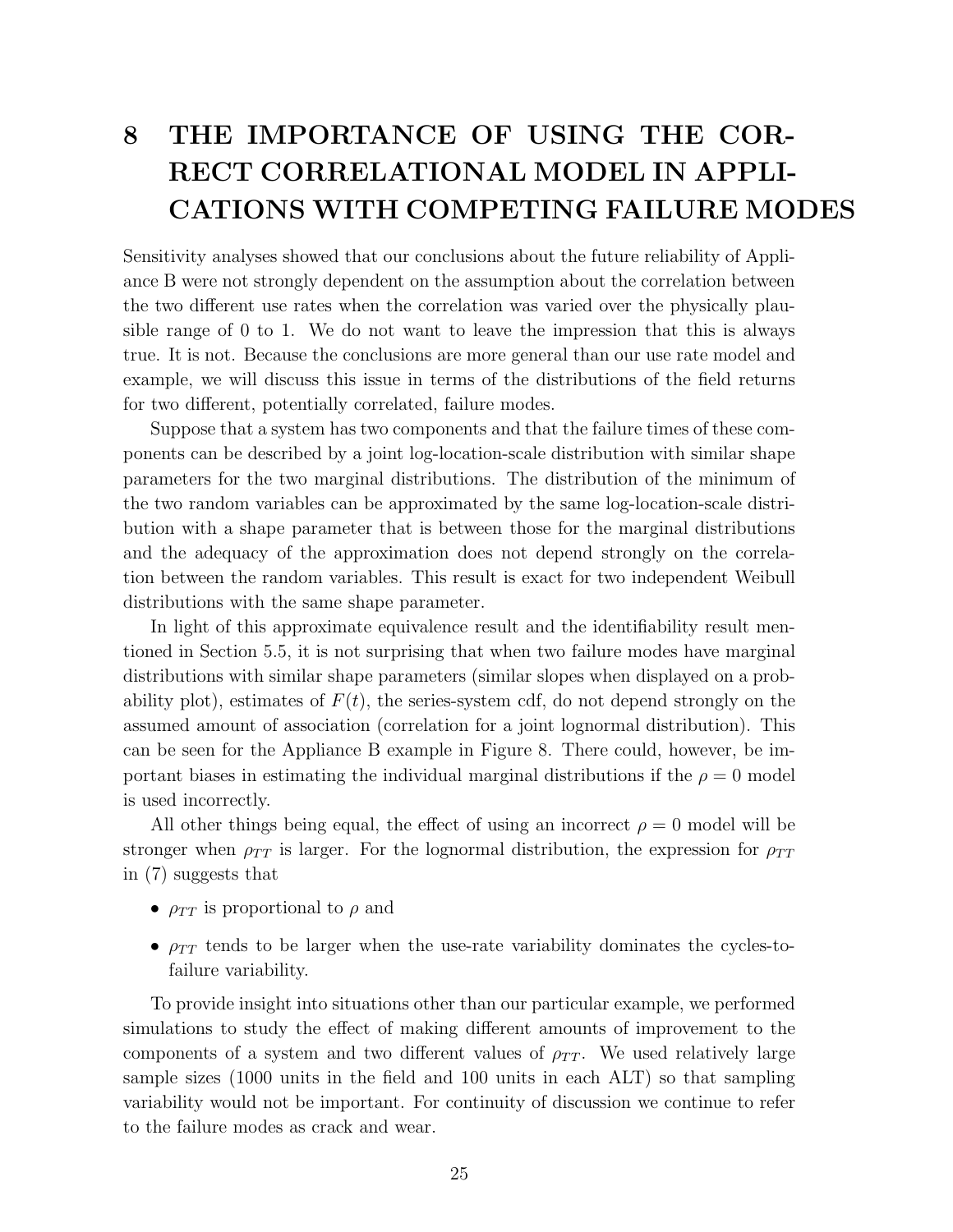Figures 11 and 12 display the results of two of our simulations. In Figure 11, we simulated from a model in which the crack and wear marginal distributions are similar and thus, under the wear-ratio independence model,  $\rho_{TT}$  will be large. For our simulated data in Figure 11,  $\hat{\rho}_{TT} = 0.98$ . For the data in Figure 12, we have  $\widehat{\rho}_{TT} = 0.45.$ 

Figures 11 and 12 compare the effect that changes to the cycles-to-failure distributions have on the estimates of the field failure-time marginal cdf estimates  $(\widehat{F}_{\text{Wear}}(t))$ and  $\widehat{F}_{Crack}(t)$  and on the field failure-time series-system cdf estimate  $(\widehat{F}(t))$ . Both figures show the comparison for all four combinations of improvements (similar to the analyses done for Appliance B) in the wear and crack failure modes equal to  $1\times$  and 3×. For each data set (one data set for each figure) we fit the correct (wear-ratio independence) model and the  $\rho = 0$  model to the simulated data set. The left-hand column of Figures 11 and 12 gives the correct model estimates and the right-hand column gives the  $\rho = 0$  model estimates for the corresponding data set (one for each figure). The rows correspond to the differing amounts of improvement to the system components. Figure 11 (a) and (b) compare parameter estimates for the correct and  $\rho = 0$  models, respectively, in the situation where there is no improvement in the turbine device. The comparison shows that changing models has a strong effect on the marginal cdfs  $(\widehat{F}_{\text{Wear}}(t))$  and  $\widehat{F}_{\text{Crack}}(t)$ , but almost no effect on the series-system cdf estimate  $(\widehat{F}(t))$ . This is as expected because with the high correlation between the failure modes, if you eliminate just one failure mode, the other one is unaffected. Physically, such a fix would correspond to fixing a failure mode symptom, rather than the root cause.

Figure 11 (g) and (h) provide a similar comparison for the situation where there is an equal  $3\times$  improvement for both failure modes in the turbine device. Again there is a strong effect on  $\widehat{F}_{\text{Wear}}(t)$  and  $\widehat{F}_{\text{Crack}}(t)$ , but almost no effect on  $\widehat{F}(t)$ . When, however, the improvement comes to one failure mode marginal distribution or the other, using the incorrect  $(\rho = 0)$  model causes serious bias not only in the marginals, but also in  $F(t)$ .

In Figure 12, the results are similar, but much less dramatic. In all cases there are, however, still important differences between the ML estimates of the marginal distributions when comparing the correct wear-ratio independent model with the incorrect  $\rho = 0$  model. With equal changes to the marginal distributions, we again see little difference in the series-system estimates. For unequal changes to the marginal distributions, the effect tends to be larger on one side of the distribution than the other because of the differences in the shape parameters (reflected in the slopes of the marginal cdf estimates). But, as expected, the differences are not as large as they were in Figure 11 with the larger value of  $\hat{\rho}_{TT}$ .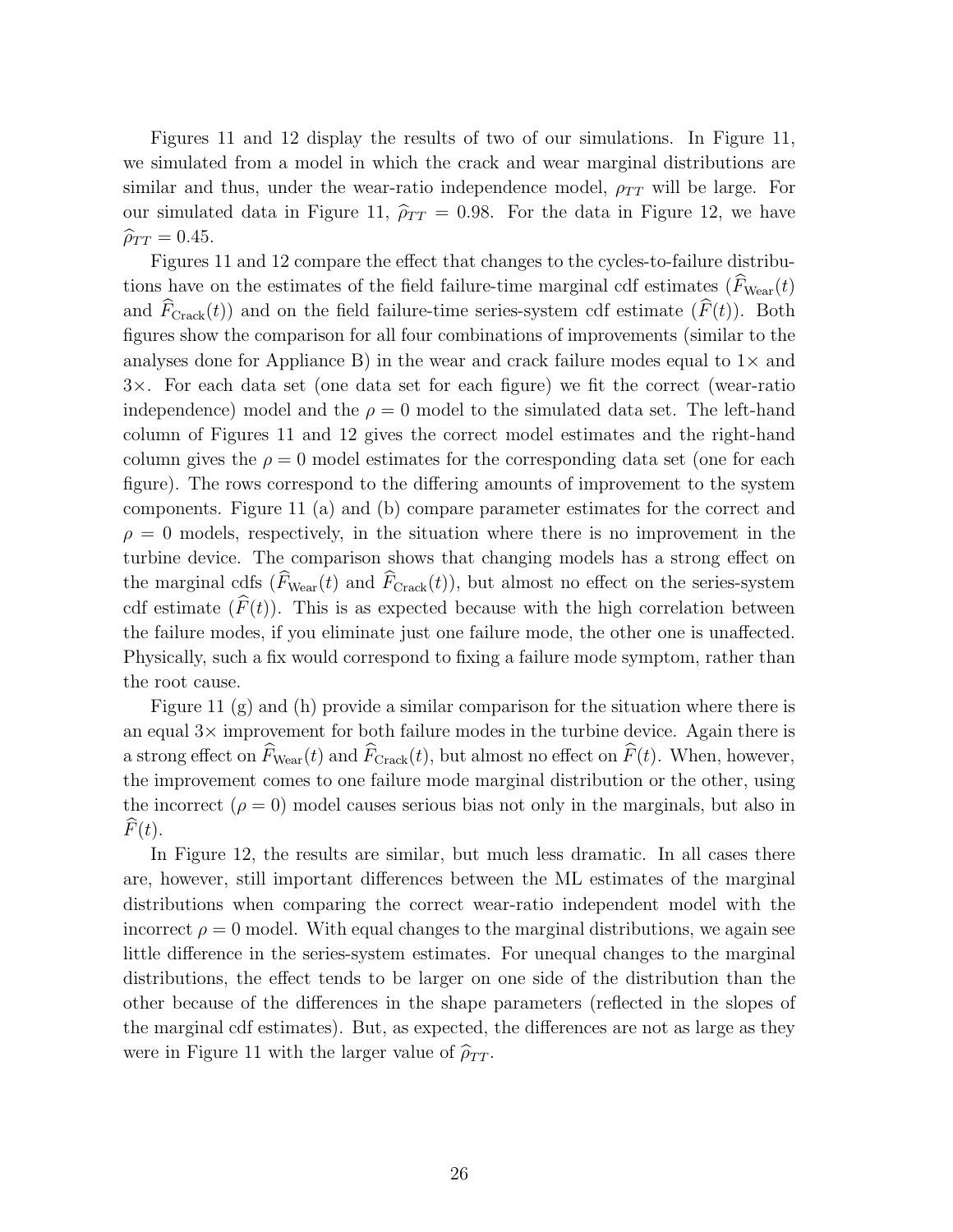

Figure 11: Comparison of the Effect of Using the  $\rho = 0$  Model to Estimate Marginal Distributions and System Reliability for Different Levels of Improvement of System Components for Simulated Data with  $\widehat{\rho}_{TT} = 0.98.$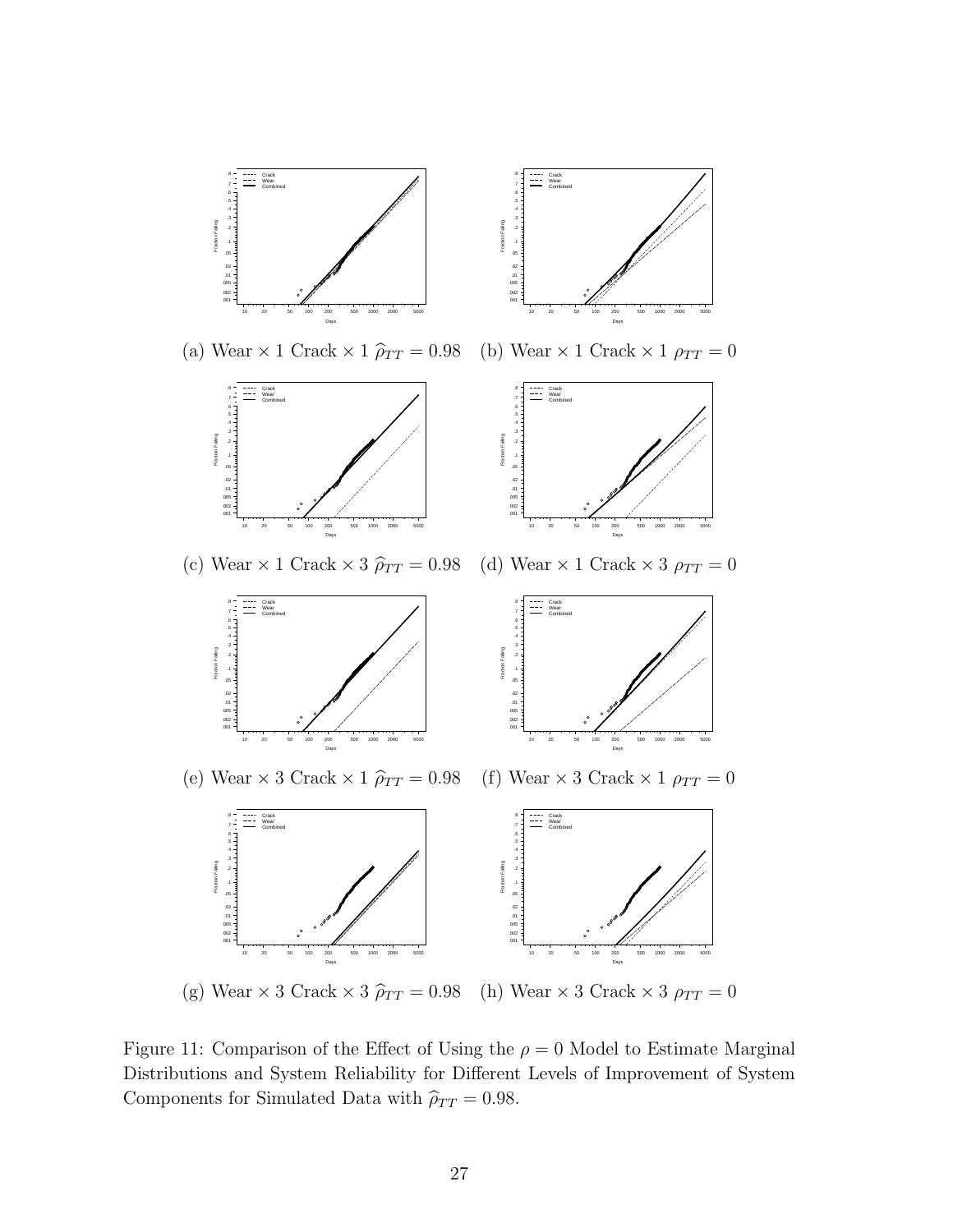

(g) Wear  $\times$  3 Crack  $\times$  3  $\hat{\rho}_{TT}$  = 0.45 (h) Wear  $\times$  3 Crack  $\times$  3  $\rho_{TT}$  = 0

Figure 12: Comparison of the Effect of Using the  $\rho = 0$  Model to Estimate Marginal Distributions and System Reliability for Different Levels of Improvement of System Components for Simulated Data with  $\widehat{\rho}_{TT} = 0.45$ .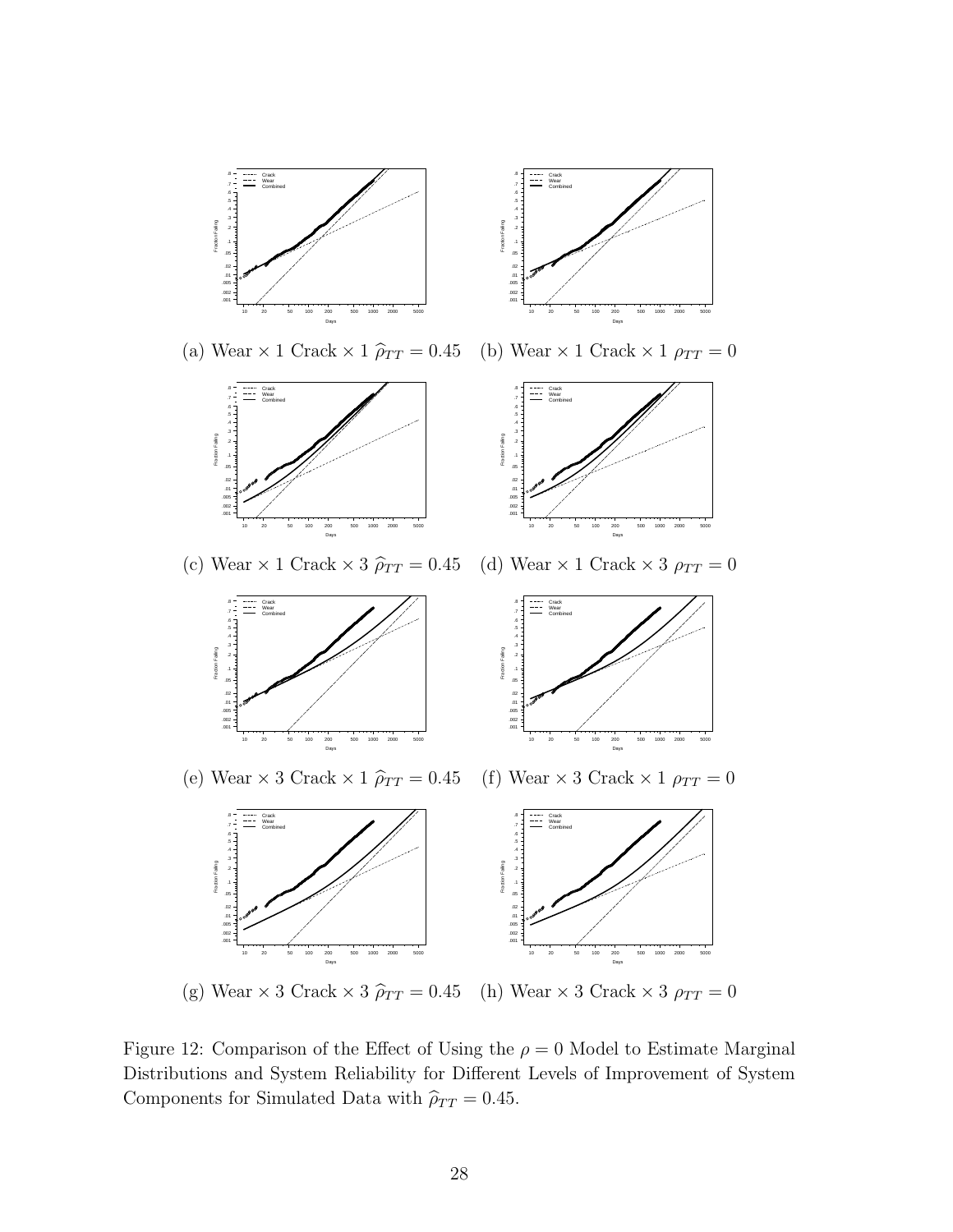# 9 CONCLUDING REMARKS AND AREAS FOR FURTHER RESEARCH

It is possible to predict field performance by using ALT data, if done carefully and with physically-motivated models. This has been illustrated in this paper with a userate model and two examples. There are a number of extensions to more complicated situations that we have either seen or anticipate seeing in other products. These include the following.

- With high reliability components, few or no failures would be expected in ALTs of reasonable length. In some applications it may be possible to observe degradation on test units. Models and inferences, similar to those presented in the paper could be developed for degradation data.
- Our model to relate accelerated tests and field reliability was relatively simple. Aging or chemical degradation of materials and exposure to variables that affect aging or degradation and that vary over time make matters considerably more complicated. We have already mentioned Nelson (2001). Martin, Nguyen, and Wood (2005) describe an application in the area of accelerated tests for organic paints and coatings subjected to outdoor weathering where experimental and environmental variables would include UV spectrum and intensity, temperature, and humidity. In some applications it will be necessary to extend this kind of work to handle multiple failure modes.
- For the Appliance B application it was reasonable to assume that each use had the same effect on time-to-wear life and that each abusive use had the same effect on time-to-crack life. In some applications each use has an associated stress that can be described by a probability distribution or, more generally, as stochastic process, with the parameters varying over the population of units. It would be possible to extend the model used here to allow nonconstant stress spectrum to describe the actual uses. Miner's rule (as described in Chapter 10 of Nelson 1990) might provide a useful model for doing this in some applications.
- Instead of doing sensitivity analysis to assess the effects of different assumptions about the value of  $\nu_1$  and  $\nu_2$ , one could use a Bayesian approach to inference in this kind of application. Using such an approach would also allow the incorporation of possible prior information on the value of  $\rho$  and perhaps the values of the distribution shape parameters, as similar failure modes often give similar shape parameter values across different applications, providing increased precision in estimates or predictions.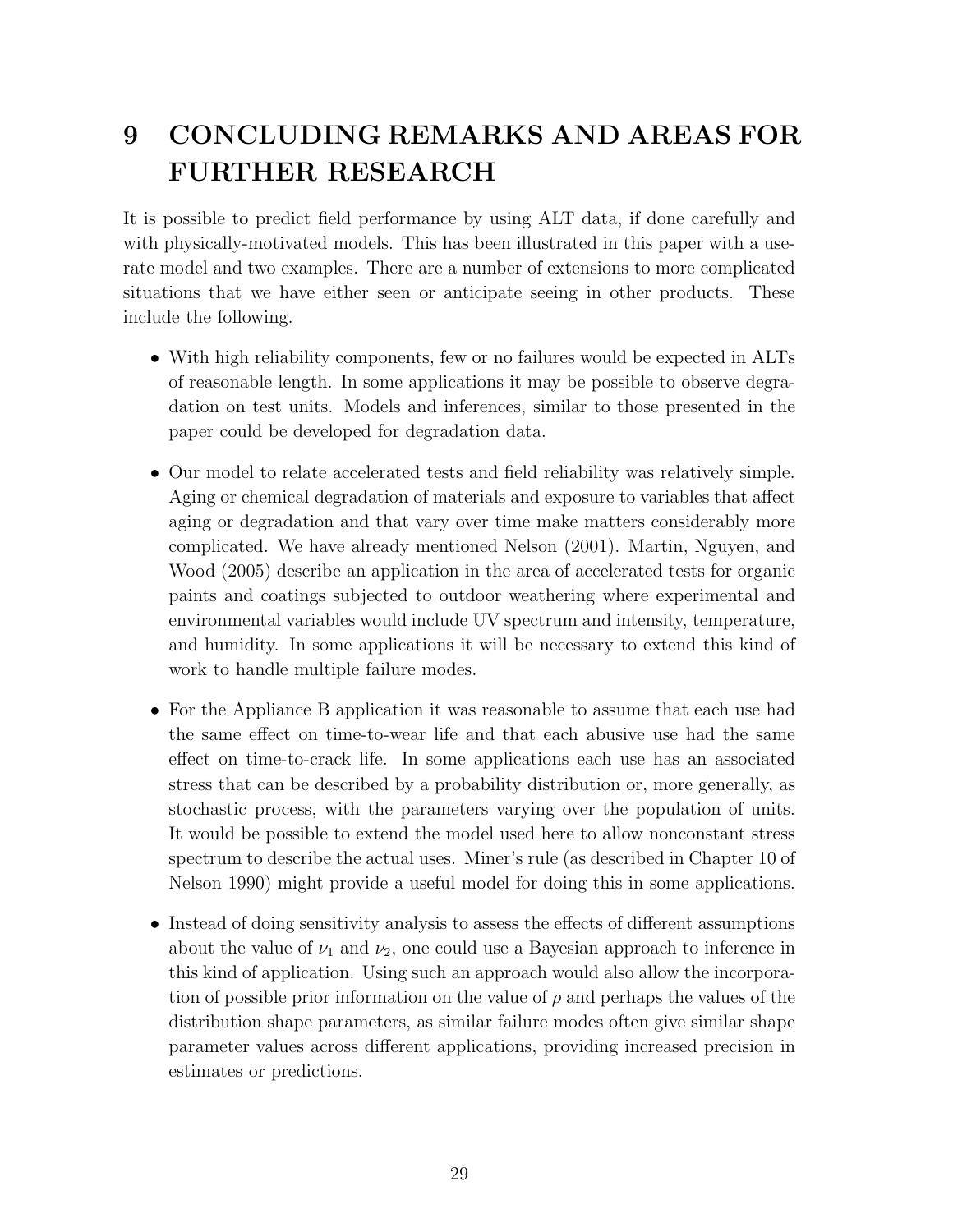## Acknowledgments

Meeker and Hong's work on this paper was partially supported by funds from NSF Award CNS0540293 to Iowa State University. We would like to thank Rob Easterling and Tim Davis for helpful comments and discussion on earlier presentations of this work. The computations needed for the analyses in this paper were done with SPLIDA (Meeker and Escobar 2004). The Appliance B data are available in the SPLIDA download.

## References

Basu, A. P. and Ghosh, J. K. (1978), Identifiability of the Multinormal Distribution Under Competing Risks Model. Journal of Multivariate Analysis 8, 413-429.

Condra, L. W. (2001), Reliability Improvement with Design of Experiments, 2nd ed., rev. and expanded, Series: Quality and Reliability 59, Marcel Dekker Inc: New York.

Crowder, M. (2001), Classical Competing Risks, Boca Raton: Chapman and Hall/CRC.

David, H. A., and Moeschberger, M. L. (1978), The Theory of Competing Risks, London: Griffin.

Duchesne T. and Lawless J. F. (2000), Alternative Time Scales and Failure Time Models. Lifetime Data Analysis, 6, 157-79.

Escobar, L. A. and Meeker, W. Q. (1999), Statistical Prediction Based on Censored Life Data. Technometrics 41, 113-124.

Escobar, L. A. and Meeker, W. Q. (2006), A Review of Accelerated Test Models, Statistical Science, 21, 552-577.

Kordonsky K. B., and Gertsbakh, I. (1993), Choice of the Best Time Scale for System Reliability Analysis, European Journal of Operational Research, 65, 235- 246.

Mannaa, D. K. Pala, S. and Sinhab, S. (2007) A Use-Rate Based Failure Model for Two-Dimensional Warranty Computers  $\mathcal{C}$  Industrial Engineering, 52, 229-240.

Martin, J. W. Nguyen, T. and Wood, K. A. (2005), "Unresolved Issues Related to Predicting the Service Life of Polymeric Materials," in Service Life Prediction: